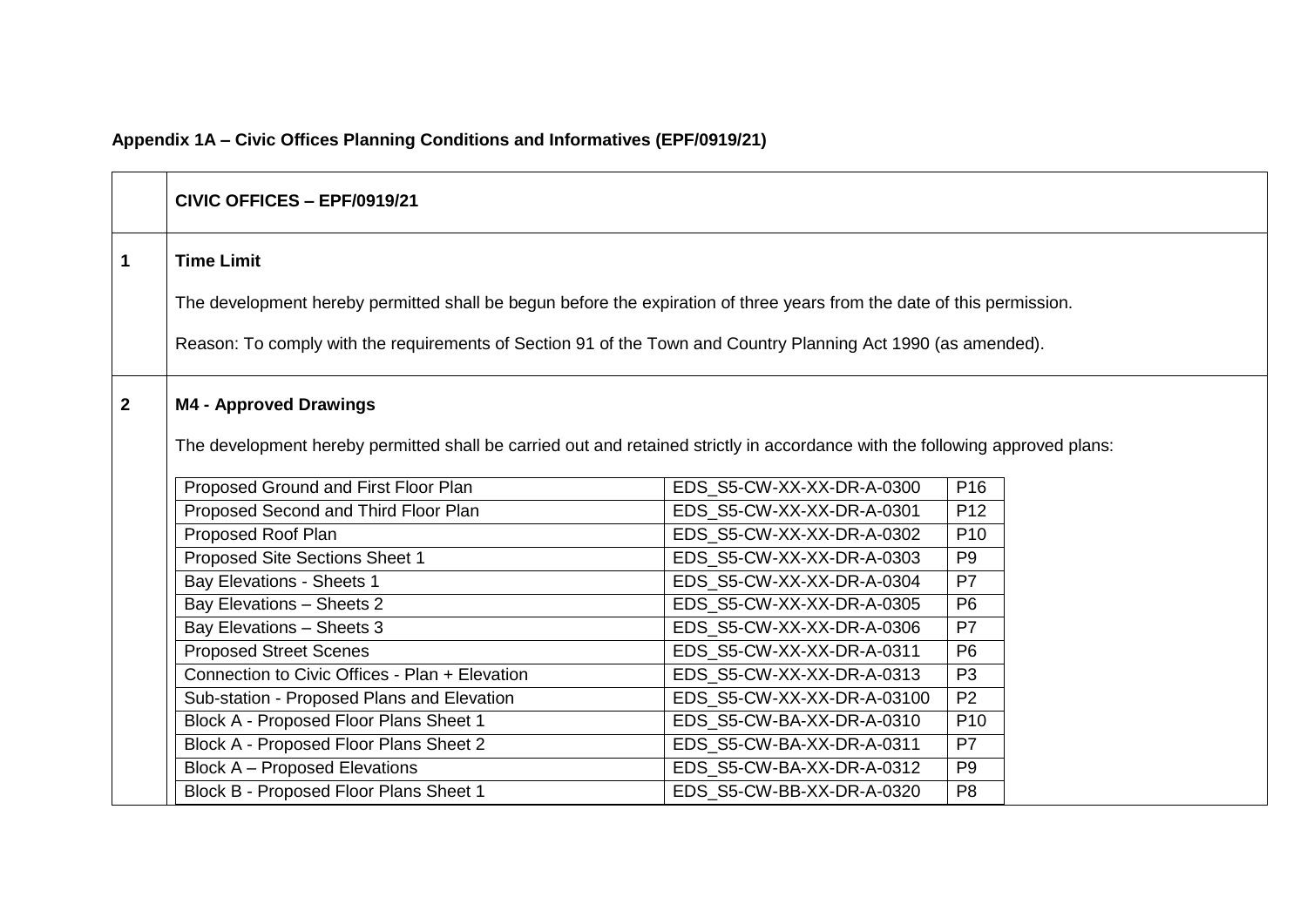| Block B - Proposed Floor Plans Sheet 2                | EDS S5-CW-BB-XX-DR-A-0321  | P <sub>6</sub>  |
|-------------------------------------------------------|----------------------------|-----------------|
| <b>Block B - Proposed Elevations</b>                  | EDS S5-CW-BB-XX-DR-A-0322  | P <sub>6</sub>  |
| <b>Block C - Proposed Floor Plans</b>                 | EDS S5-CW-BC-XX-DR-A-0330  | P <sub>10</sub> |
| <b>Block C - Proposed Elevations</b>                  | EDS S5-CW-BC-XX-DR-A-0331  | P <sub>8</sub>  |
| House Type 1 - Proposed Plans                         | EDS_S5-CW-HT1-XX-DR-A-0380 | P <sub>4</sub>  |
| House Type 1- Elevations (rear shading)               | EDS S5-CW-HT1-XX-DR-A-0381 | P <sub>4</sub>  |
| House Type 1 - Elevations (front shading)             | EDS S5-CW-HT1-XX-DR-A-0382 | P <sub>4</sub>  |
| House Type 2 - Proposed Plans                         | EDS S5-CW-HT2-XX-DR-A-0390 | P <sub>3</sub>  |
| House Type 2 - Elevations (rear shading)              | EDS S5-CW-HT2-XX-DR-A-0391 | P <sub>3</sub>  |
| House Type 2 - Elevations (front shading)             | EDS_S5-CW-HT2-XX-DR-A-0392 | P <sub>3</sub>  |
| House-type Feature Views Sketches                     | <b>SK039</b>               |                 |
| Conder Building - General Arrangement Plan            | 1270-05-001                | P <sub>4</sub>  |
| <b>Conder Building - Existing Condition</b>           | 1270-05-002                | P <sub>1</sub>  |
| Conder Building - Vegetation Retention & Removal Plan | 1270-05-003                | P <sub>2</sub>  |
| Conder Building - General Arrangement Plan Roof Level | 1270-05-004                | P <sub>3</sub>  |
| <b>Boundary Section A-AA</b>                          | 1270-05-020                | P <sub>3</sub>  |
| <b>Boundary Section B-BB</b>                          | 1270-05-021                | P <sub>3</sub>  |
| <b>Boundary Section C-CC</b>                          | 1270-05-022                | P <sub>3</sub>  |
| <b>Boundary Section D-DD</b>                          | 1270-05-023                | P <sub>3</sub>  |
| <b>Boundary Section E-EE</b>                          | 1270-05-024                | P <sub>3</sub>  |
| <b>Boundary Section F-FF</b>                          | 1270-05-025                | P <sub>3</sub>  |
| <b>Boundary Section G-GG</b>                          | 1270-05-026                | P <sub>3</sub>  |
| <b>Existing Pond Section H-HH</b>                     | 1270-05-027                | P <sub>2</sub>  |
| <b>Planting Plan Ground Level</b>                     | 1270-05-201                | P <sub>3</sub>  |
| Planting Plan - Roof Level                            | 1270-05-202                | P <sub>3</sub>  |
| <b>Typical Detail - Tree Protective Fence</b>         | 1270-05-400                | P <sub>1</sub>  |
| Typical Detail - Tree Pit in Soft                     | 1270-05-401                | P <sub>1</sub>  |
| Typical Detail - Tree Pit in Hard                     | 1270-05-402                | P <sub>1</sub>  |
| Typical Detail - Biodiversity and Blue Roof           | 1270-05-403                | P <sub>1</sub>  |
|                                                       |                            |                 |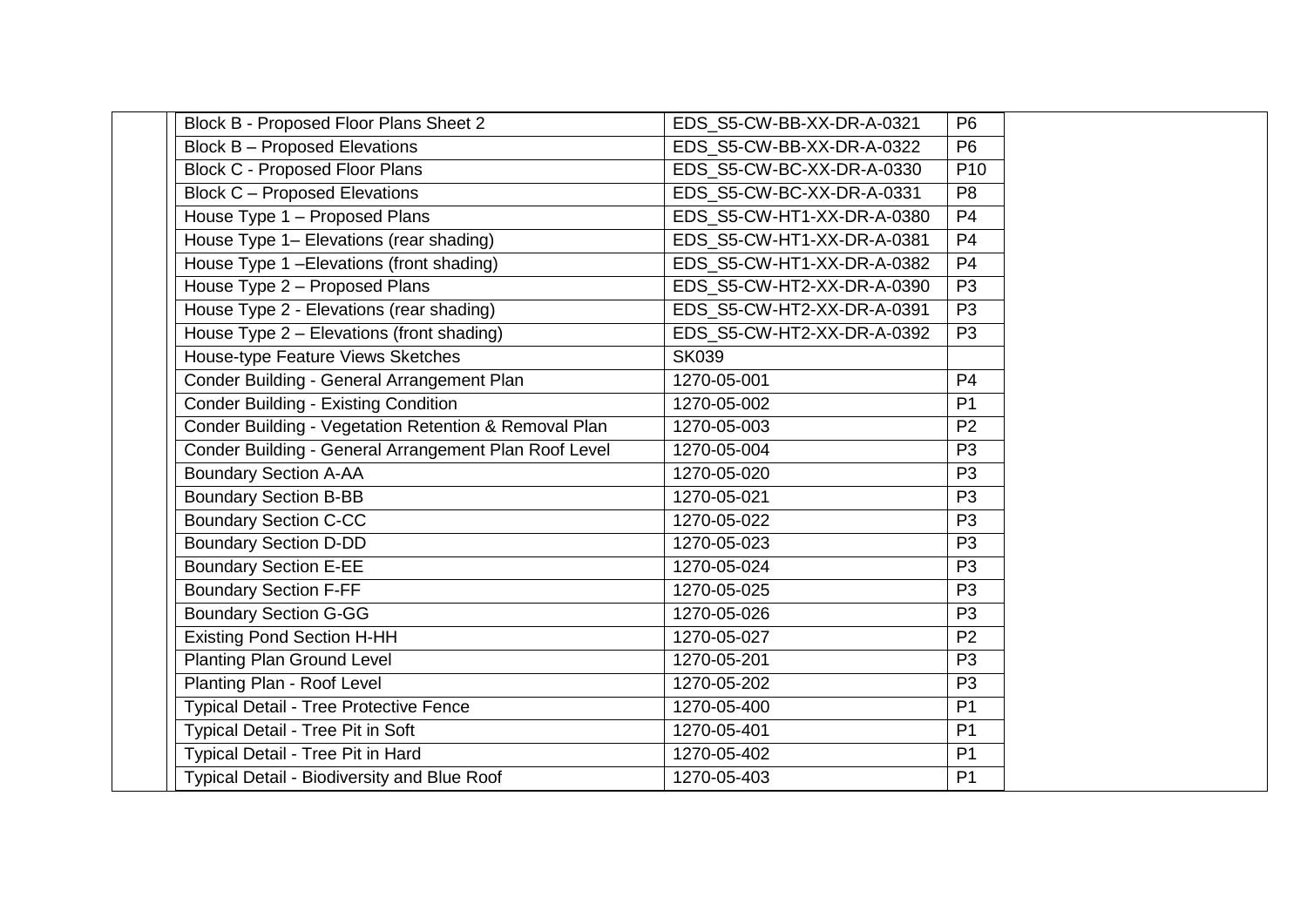| Typical Detail - Intensive Green Roof                         | 1270-05-404 | P <sub>1</sub> |
|---------------------------------------------------------------|-------------|----------------|
| Typical Detail - High Brick Retaining Wall (2.0m height)      | 1270-05-405 | P <sub>1</sub> |
| Typical Detail - Low Brick Retaining Wall (450mm height)      | 1270-05-406 | P <sub>1</sub> |
| <b>Typical Detail - Perforated Brick Wall</b>                 | 1270-05-407 | P <sub>1</sub> |
| <b>Typical Detail - Swale</b>                                 | 1270-05-408 | P <sub>1</sub> |
| Typical Detail - Eastern Boundary Brick Wall                  | 1270-05-409 | P <sub>1</sub> |
| Surface Detail - Brick Paving Type 1                          | 1270-05-420 | P <sub>1</sub> |
| Surface Detail - Block Paving                                 | 1270-05-421 | P <sub>1</sub> |
| Surface Detail - Natural Stone Setts - Public Realm Interface | 1270-05-422 | P <sub>1</sub> |
| Surface Detail - Resin Bound Gravel                           | 1270-05-423 | P <sub>1</sub> |
| Surface Detail - Manhole Covers                               | 1270-05-424 | P <sub>1</sub> |
| Surface Detail - Kerbs & Edges                                | 1270-05-425 | P <sub>1</sub> |
| Street Furniture Detail - Cycle Stand                         | 1270-05-431 | P <sub>1</sub> |
| Street Furniture Detail - Litter & Recycling Bin              | 1270-05-432 | P <sub>1</sub> |
| Street Furniture Detail - Straight Timber Bench with Backrest | 1270-05-433 | P1             |
| Street Furniture Detail - Large Timber Feasting/Picnic Table  | 1270-05-434 | P <sub>1</sub> |
| Street Furniture Detail - Timber Cube Seats                   | 1270-05-435 | P <sub>1</sub> |
|                                                               |             |                |

Reason: To comply with the requirements of Section 91 of the Town and Country Planning Act 1990 (as amended). For the avoidance of doubt and to ensure the proposal is built in accordance with the approved plans.

### **3 Finished Floor Levels**

Prior to the commencement of any above ground works, details of the finished floor levels of the buildings of the development hereby permitted in relation to existing ground levels shall be submitted to and approved in writing by the local planning authority. The development shall be carried out in accordance with the approved details.

Reason: To ensure that construction is carried out at a suitable level having regard to drainage, access, the appearance of the development, the amenities of neighbouring occupiers and existing trees, hedgerows and other landscaping, in accordance with Policies T 1, DM 9, DM 18 and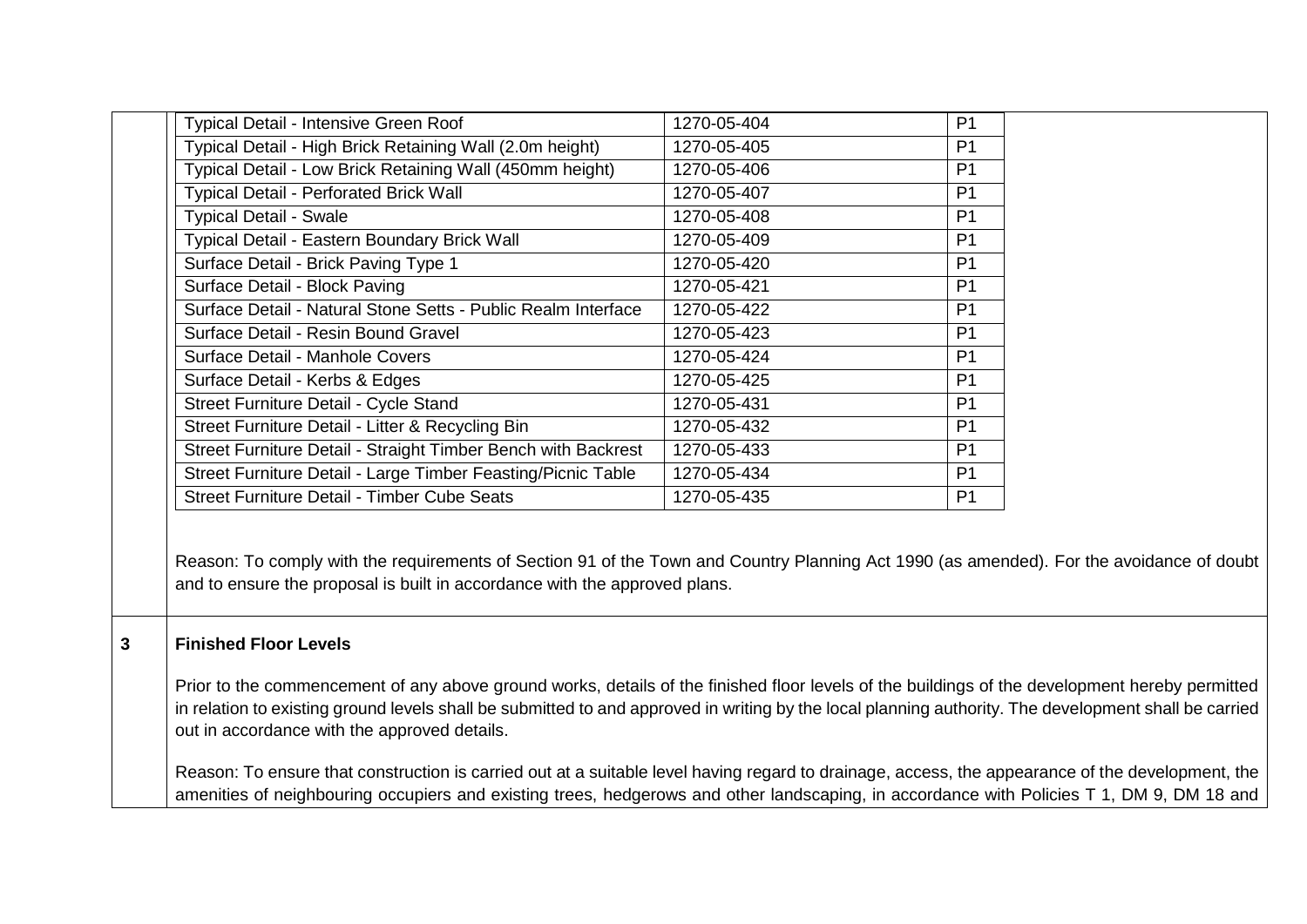DM 19 of the Local Plan Submission Version 2017 and with Policies DBE2, DBE3, DBE4, DBE9, LL11 and RP3 of the Adopted Local Plan and Alterations 2006.

### **Design**

#### **4 H1 – Details/Samples of External Materials**

Prior to the commencement of development above slab level, detailed drawings and samples of all materials (or documentary and photographic details where samples are unavailable) to be used in the construction of the external surfaces of the development, including any external cladding and internal cladding that is decorative and visible externally, decorative fascia or panels, balustrades and glazing, hereby permitted, shall be submitted to and approved in writing by the Local Planning Authority. The development shall be carried out in accordance with the approved details / samples. Please do not send materials to the Civic Offices. Materials should be kept on site and arrangements made with the planning officer for inspection.

Detailed drawings and samples shall include:

- Principal features on the facades e.g. bay studies (1:50 @ appropriate paper size)
- Details of each envelope / roof type (1:20 @A3)
- Detailed brick elements including mortar joint profile (1:20 @A3)
- Details of glazing and curtain walling systems including any manifestation (1:20 @A3)
- Key junctions/bonds between materials/finishes (1:20 @A3)
- Ground floor frontages including entrances, glazing and signage zones, infill panels on plant rooms/bike stores etc, shopfronts or commercial/workspace frontages (1:50 @ appropriate paper size)
- Parapets, roof edges, rooftop plant screening, lift over runs etc (1:20 @A3)
- Elevational location of all joints e.g. structural, movement, panels (1:100 @ appropriate paper size)
- Elevational location of all openings in envelope e.g. ventilation grilles, bird & bat boxes (1:100 @ appropriate paper size)
- Elevational location of all items which are fixed to the façade e.g. fins/louvres, rainwater pipes, lighting, CCTV, alarms including any provision for cable runs boxes (1:100 @ appropriate paper size)
- Head, jamb and sill details, including profiles, for typical openings and all ground floor entrances and doors to balconies / terraces (1:20 @A3)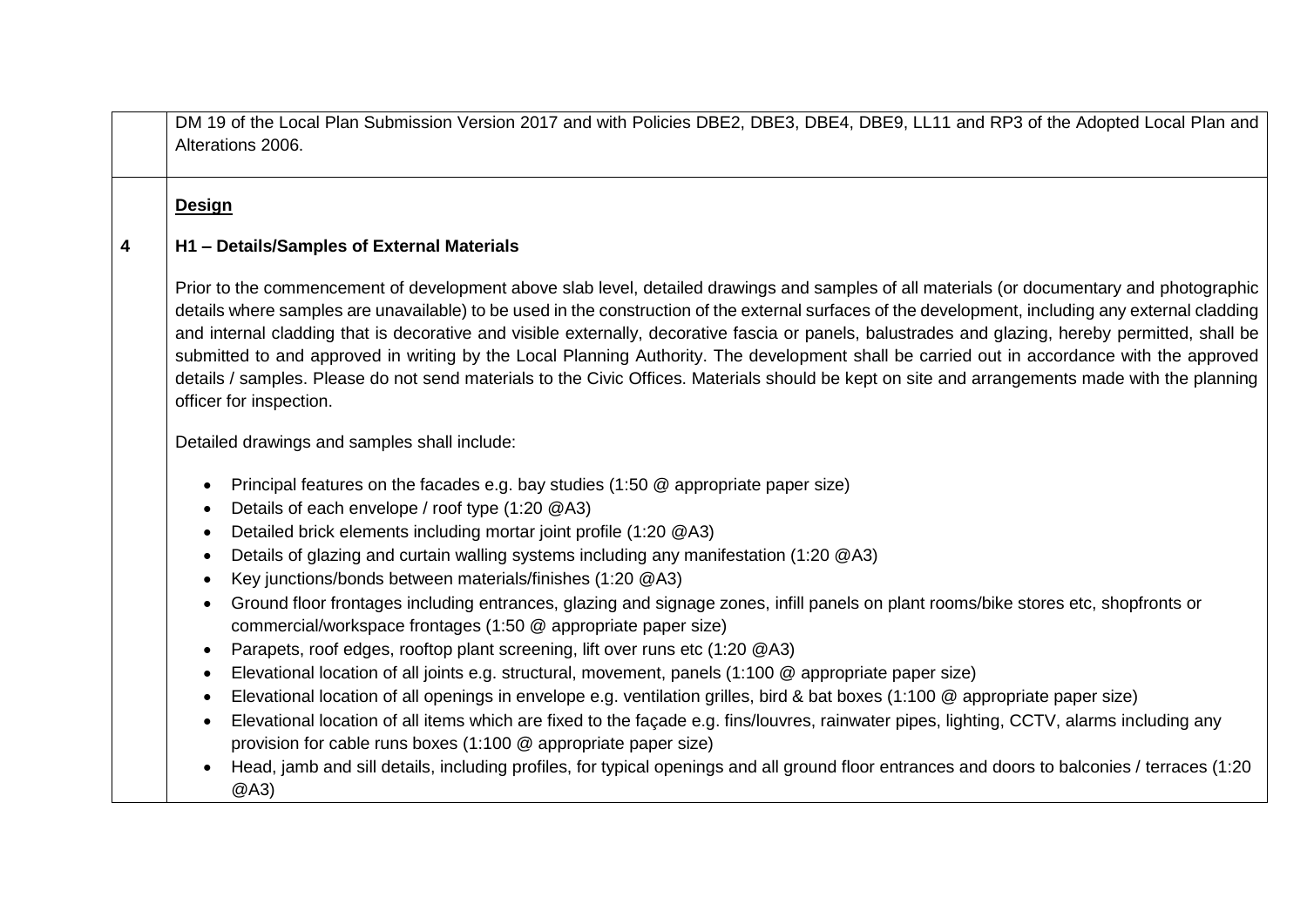|  | • Details of key architectural metalwork / screens / gates (1:20 @A3) |  |  |  |
|--|-----------------------------------------------------------------------|--|--|--|
|--|-----------------------------------------------------------------------|--|--|--|

- Details of balconies and terraces including floor finishes (1:20 @A3)
- Balustrade details (1:20 @A3)
- Details of soffits and canopies (1:20 @A3)
- Details of external stairs (1:50 @A3)
- Junctions with neighbouring buildings (1:20 @A3)
- External signage details including elevations and sections (1:50 @A3) (excluding signage requiring separate advertisement consent)
- Details of green / brown roof system (1:20 @A3)
- Any other items not listed but bespoke to building requirement

Reason: To ensure a high quality design and satisfactory appearance to the development in the interests of visual amenity of the area, in accordance with policy DBE1 of the adopted Local Plan 1998 & 2006, and Policy DM9 of the Local Plan Submission Version 2017, and the NPPF 2021.

### **5 H2 – Materials**

The details of materials to be submitted pursuant to Condition 5 and to be used in the construction of the external surfaces of the development hereby permitted shall match (in colour, style, bonding & texture) those shown on plan numbers:

| Proposed Ground and First Floor Plan           | EDS S5-CW-XX-XX-DR-A-0300  | P <sub>16</sub> |
|------------------------------------------------|----------------------------|-----------------|
| Proposed Second and Third Floor Plan           | EDS S5-CW-XX-XX-DR-A-0301  | P <sub>12</sub> |
| Proposed Roof Plan                             | EDS S5-CW-XX-XX-DR-A-0302  | P <sub>10</sub> |
| Proposed Site Sections Sheet 1                 | EDS S5-CW-XX-XX-DR-A-0303  | P <sub>9</sub>  |
| Bay Elevations - Sheets 1                      | EDS S5-CW-XX-XX-DR-A-0304  | P7              |
| Bay Elevations - Sheets 2                      | EDS S5-CW-XX-XX-DR-A-0305  | P <sub>6</sub>  |
| Bay Elevations - Sheets 3                      | EDS S5-CW-XX-XX-DR-A-0306  | P7              |
| <b>Proposed Street Scenes</b>                  | EDS S5-CW-XX-XX-DR-A-0311  | P <sub>6</sub>  |
| Connection to Civic Offices - Plan + Elevation | EDS S5-CW-XX-XX-DR-A-0313  | P <sub>3</sub>  |
| Sub-station - Proposed Plans and Elevation     | EDS_S5-CW-XX-XX-DR-A-03100 | P <sub>2</sub>  |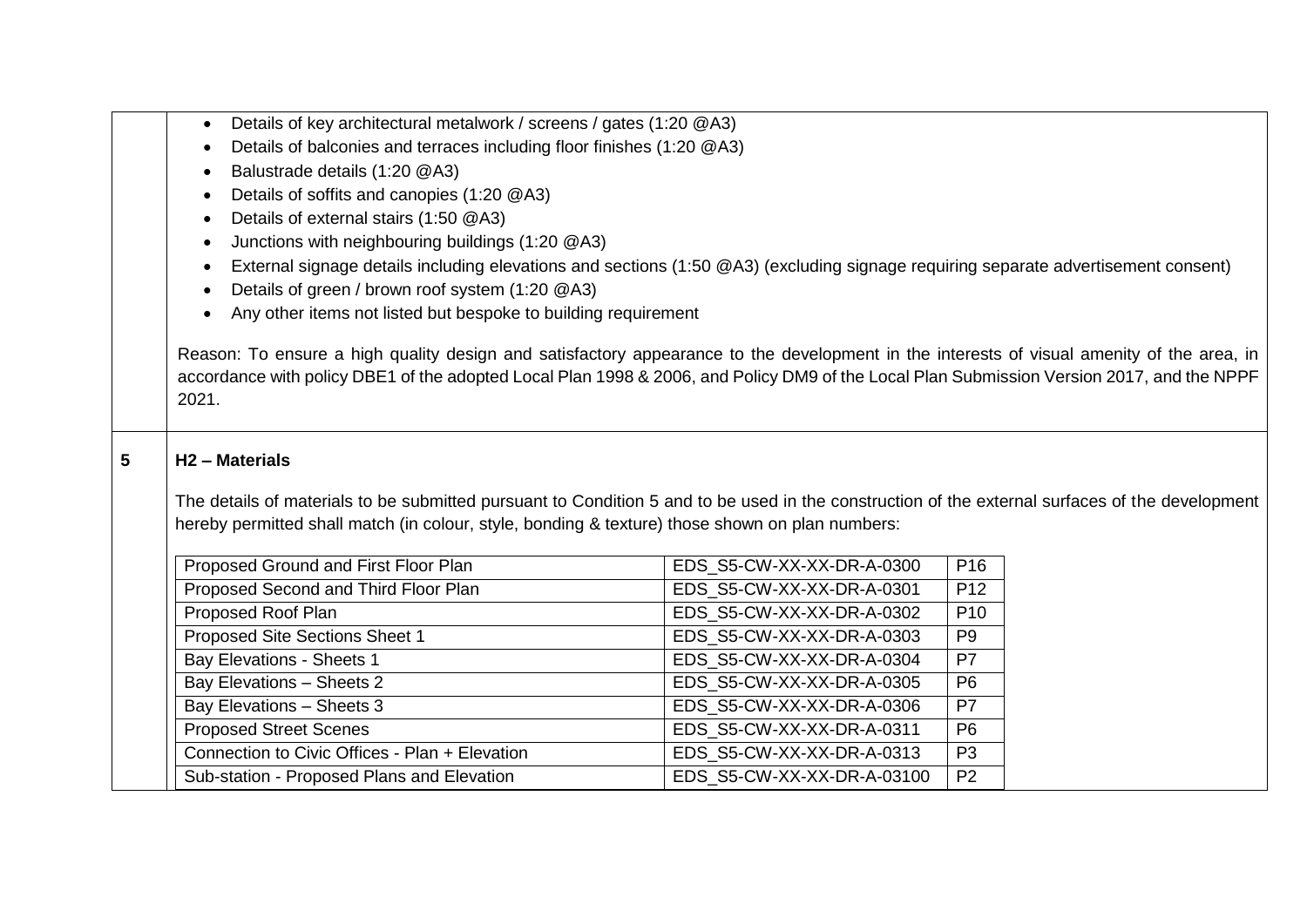| Block A - Proposed Floor Plans Sheet 1    | EDS S5-CW-BA-XX-DR-A-0310  | P <sub>10</sub> |
|-------------------------------------------|----------------------------|-----------------|
| Block A - Proposed Floor Plans Sheet 2    | EDS S5-CW-BA-XX-DR-A-0311  | P7              |
| <b>Block A - Proposed Elevations</b>      | EDS S5-CW-BA-XX-DR-A-0312  | P <sub>9</sub>  |
| Block B - Proposed Floor Plans Sheet 1    | EDS S5-CW-BB-XX-DR-A-0320  | P <sub>8</sub>  |
| Block B - Proposed Floor Plans Sheet 2    | EDS S5-CW-BB-XX-DR-A-0321  | P <sub>6</sub>  |
| <b>Block B - Proposed Elevations</b>      | EDS S5-CW-BB-XX-DR-A-0322  | P <sub>6</sub>  |
| Block C - Proposed Floor Plans            | EDS S5-CW-BC-XX-DR-A-0330  | P <sub>10</sub> |
| <b>Block C - Proposed Elevations</b>      | EDS_S5-CW-BC-XX-DR-A-0331  | P <sub>8</sub>  |
| House Type 1 - Proposed Plans             | EDS S5-CW-HT1-XX-DR-A-0380 | P <sub>4</sub>  |
| House Type 1– Elevations (rear shading)   | EDS S5-CW-HT1-XX-DR-A-0381 | P <sub>4</sub>  |
| House Type 1 - Elevations (front shading) | EDS S5-CW-HT1-XX-DR-A-0382 | P <sub>4</sub>  |
| House Type 2 - Proposed Plans             | EDS S5-CW-HT2-XX-DR-A-0390 | P <sub>3</sub>  |
| House Type 2 - Elevations (rear shading)  | EDS S5-CW-HT2-XX-DR-A-0391 | P <sub>3</sub>  |
| House Type 2 - Elevations (front shading) | EDS S5-CW-HT2-XX-DR-A-0392 | P <sub>3</sub>  |
| House-type Feature Views Sketches         | <b>SK039</b>               |                 |

Reason: To ensure a satisfactory appearance in the interests of visual amenity of the area, in accordance with policy DBE10 of the adopted Local Plan 1998 & 2006, and DM9 of the Local Plan Submission Version 2017, and the NPPF 2021.

### **6 Plot 8 and 16 Side Elevation Details/Wayfinding**

Prior to the commencement of above ground works, revised fenestration details for the side elevations of Plots 08 and 16 shall be submitted to and approved in writing by the Local Planning Authority. The details submitted shall be in broad accordance with the details shown on 'Housetype Feature View Sketches SK039', in particular the features elements on the side elevation and will replace the side elevation details noted in the approved drawings condition pursuant to this permission. The development shall be carried out in accordance with the approved details.

Reason: To ensure a satisfactory appearance in the interests of visual amenity of the area and to improve wayfinding through the development, in accordance with policy DBE10 of the adopted Local Plan 1998 & 2006, and DM9 of the Local Plan Submission Version 2017, and the NPPF 2021.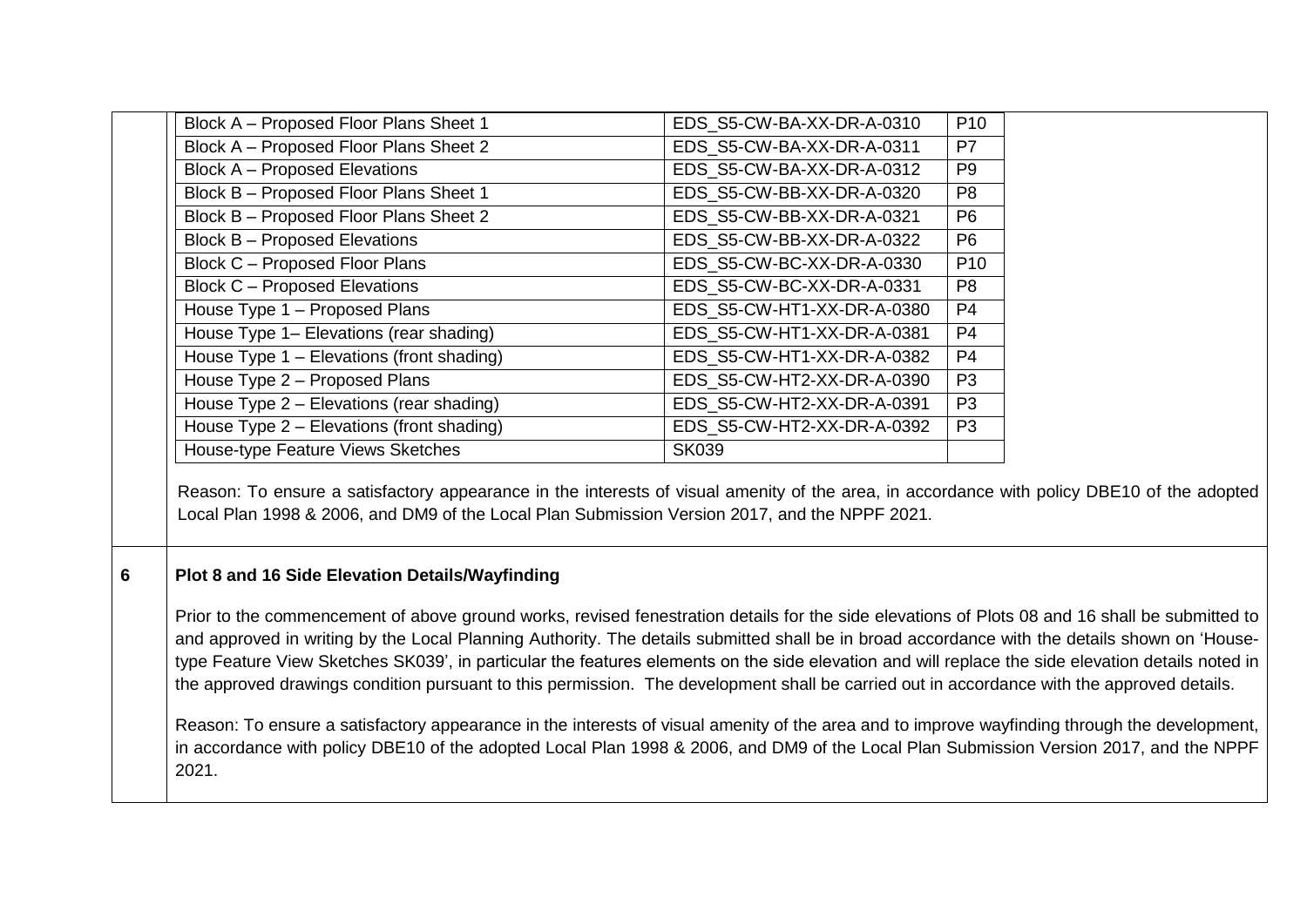## **7 Acoustic Glazing/Ventilation Performance of Block A**

The acoustic performance of the design and construction of the development should be agreed in writing with the Local Planning Authority. The design and construction should provide the performance to provide reasonable resting/sleeping conditions with reference to British Standard BS8233: 2014 – Guidance on Sound Insulation and Noise Reduction for buildings – Code of practice (or such other standard which may supersede it from time to time).

All rooms within the development hereby approved shall be provided with sufficient double glazing and acoustically treated trickle ventilators, or other means of ventilation that will provide adequate ventilation with the windows closed, to ensure that the occupiers are provided with reasonable resting/sleeping conditions with reference to British Standard BS8233:2014 – Guidance on Sound Insulation and Noise Reduction for buildings – Code of practice (or such other standard which may supersede it from time to time)

Prior to the commencement of above ground works, details shall be submitted to and approved in writing by the Local Planning Authority to demonstrate that the construction of Block A will comply with the acoustic glazing and ventilation performance requirements as set out in the Noise Impact Assessment Technical Report: R8437-8 Rev 0 (24Acoustics: 30th March 2021) in order to achieve the required acoustic and ventilation performance. The affected units in Block A should achieve:

- Glazing: 4 mm glass: 16 mm cavity (minimum): 4 mm glass, Minimum 31 dB Rw.
- Ventilator Type A: Sound Attenuated Trickle Vent, Minimum 36 dB Dn,e,w.
- Ventilator Type B: Standard Trickle Vent, Minimum 32 dB Dn,e,w.

The development shall be carried out in accordance with the approved details and all acoustic mitigation measures shall be implemented prior to the occupation of the development and thereafter permanently retained.

Reason: To ensure that the future occupiers are not affected by undue noise nuisance and disturbance in accordance with policies RP5A and DBE9 of the adopted Local Plan and Alterations, and policies DM9 & DM21 of the Local Plan Submission Version 2017, and the NPPF 2021.Reason: To ensure that the future occupiers are not affected by undue noise nuisance and disturbance in accordance with policies RP5A and DBE9 of the adopted Local Plan and Alterations, and policies DM9 & DM21 of the Local Plan Submission Version 2017, and the NPPF 2021.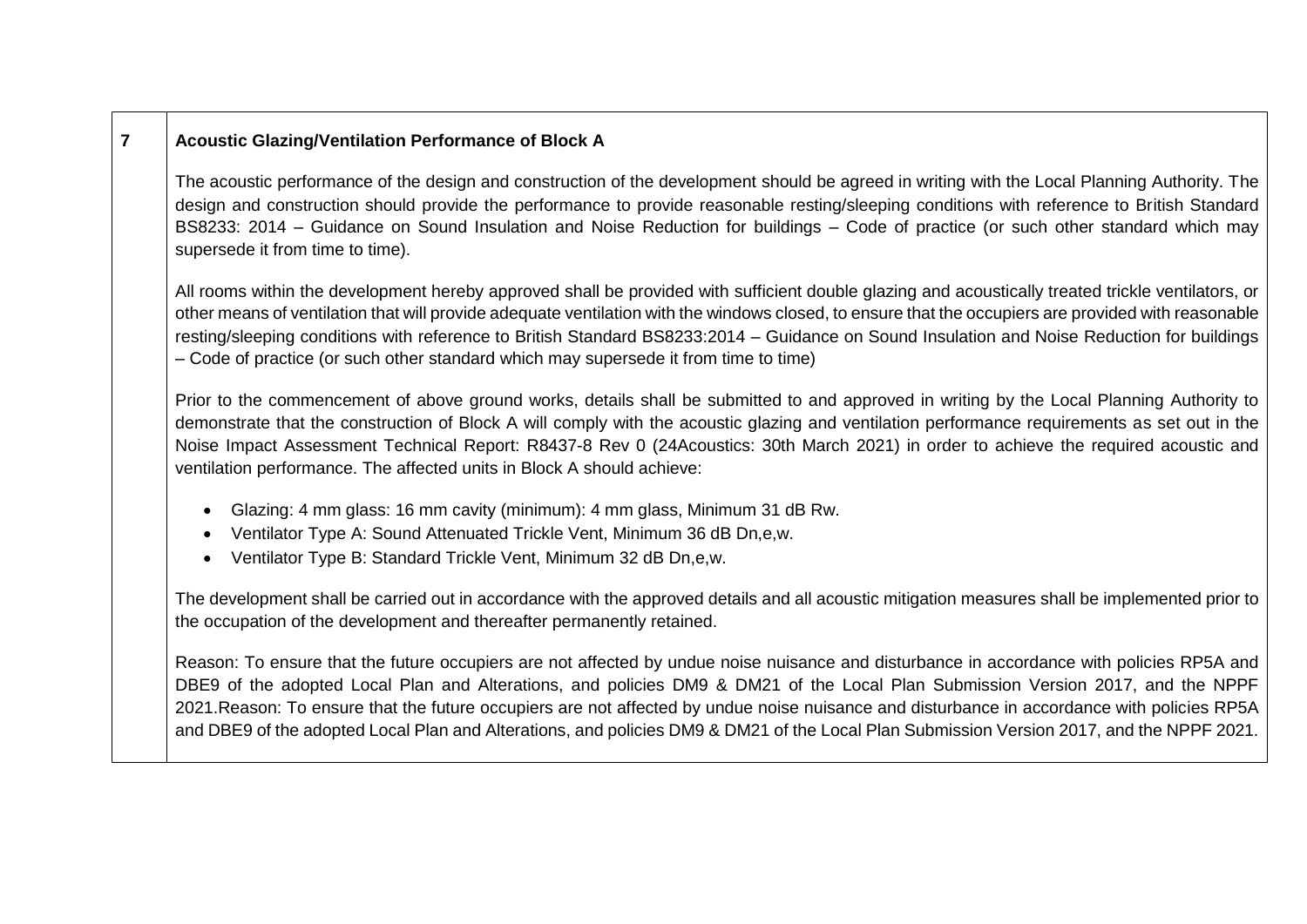| 8 | H3 - Boundary Treatment |
|---|-------------------------|
|---|-------------------------|

Prior to the commencement of any above ground works of the development herby permitted, a scale plan of not less than 1:100 indicating the position, design, materials and height and type of boundary treatment to be erected, shall be submitted to and approved in writing by the Local Planning Authority. This shall include details of the heights and species of boundary hedgerows to ensure that adequate screening is provided to future occupiers upon first occupation. The development shall be carried out in accordance with the approved details and retained in perpetuity.

Reason: To ensure the safe movement of vehicles between the highway and off-street parking areas and to ensure a satisfactory appearance of the development, in accordance with Local Plan and Alterations policies ST4 & DBE1 and Submission Version Local Plan (2017) policies T1 (paragraph F) & DM 9, all of which are consistent with the National Planning Policy Framework.

### **9 External Lighting**

Details of any external lighting of the site shall be submitted to, and approved in writing by, the Local Planning Authority 6 months prior to the occupation of the development. This information shall include layout and elevation plans with beam orientation, light spill and a schedule of equipment to be installed (luminaire type, mounting height, aiming angles and luminaire profiles) and details of when all non-essential external lighting for the development shall be non-illuminated. The lighting shall be installed, maintained and operated in accordance with the approved details unless otherwise agreed in writing by the Local Planning Authority.

Reason: To ensure that the use of the lighting does not cause undue nuisance and disturbance to neighbouring properties at unreasonable hours and in accordance with policies RP5A and DBE9 of the adopted Local Plan and Alterations, and policies DM9 & DM21 of the Local Plan Submission Version 2017, and the NPPF 2021.

### **Soft/Hard Landscaping/Trees**

#### **10 C1 - Retention of Trees and Shrubs**

If any tree, shrub or hedge shown to be retained in the submitted Arboricultural Report 200660-PD-11 (TMA: March 2021) is removed, uprooted or destroyed, dies, or becomes severely damaged or diseased during development activities or within 3 years of the completion of the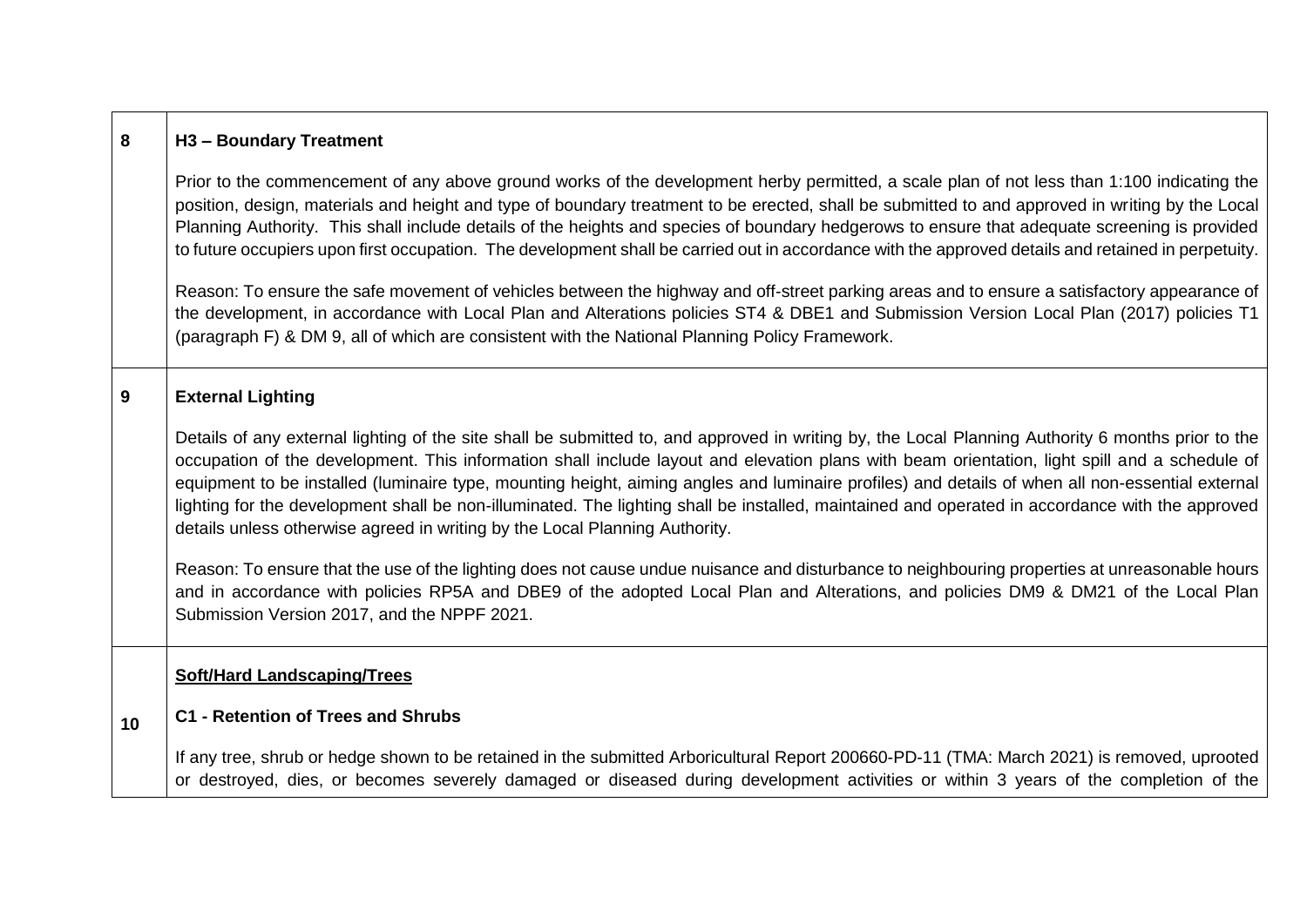development, another tree, shrub or hedge of the same size and species shall be planted within 6 months or during the next planting season (whichever is the sooner) at the same place, unless the Local Planning Authority gives its written consent to any variation. If within a period of five years from the date of planting any replacement tree, shrub or hedge is removed, uprooted or destroyed, or dies or becomes seriously damaged or defective another tree, shrub or hedge of the same species and size as that originally planted shall, within 6 months or during the next planting season (whichever is the sooner), be planted at the same place.

Reason: To safeguard the amenity of the existing trees, shrubs or hedges and to ensure a satisfactory appearance to the development, in accordance with policies LL10 & LL11 of the adopted Local Plan 1998 & 2006, policies DM3 and DM5 of the Local Plan Submission Version 2017, the NPPF 2021, and Section 197 of the Town and Country Planning Act 1990 (as amended).

# **11 C3 - Hard and Soft Landscaping**

Prior to any above ground works, a scheme of hard and soft landscaping for the site, including details of materials, species and a planting schedule shall be submitted to and approved in writing by the Local Planning Authority. The hard landscaping details shall include:-

a) details of existing features to be retained;

b) proposed finished levels or contours;

c) hard surfacing materials;

d) means of enclosure;

e) car parking layouts;

f) other vehicle and pedestrian access and circulation areas;

g) secure cycle storage facilities;

h) refuse facilities;

i) other minor artefacts and structures, including furniture, play equipment, signs, functional services above and below ground (e.g. drainage, power, communications cables, pipelines) including heating strips, indicating lines, manholes, supports etc.;

j) retained historic landscape features and proposals for restoration where relevant;

k) existing trees and hedgerows to be retained; .

l) soft landscaping details including plans for planting or establishment by any means and full written specifications and schedules of plants, including species, plant sizes and proposed numbers /densities where appropriate;

m) tree/hedgerow removal;

n) tree planting including species, planting location, timing of planting, specification and maintenance;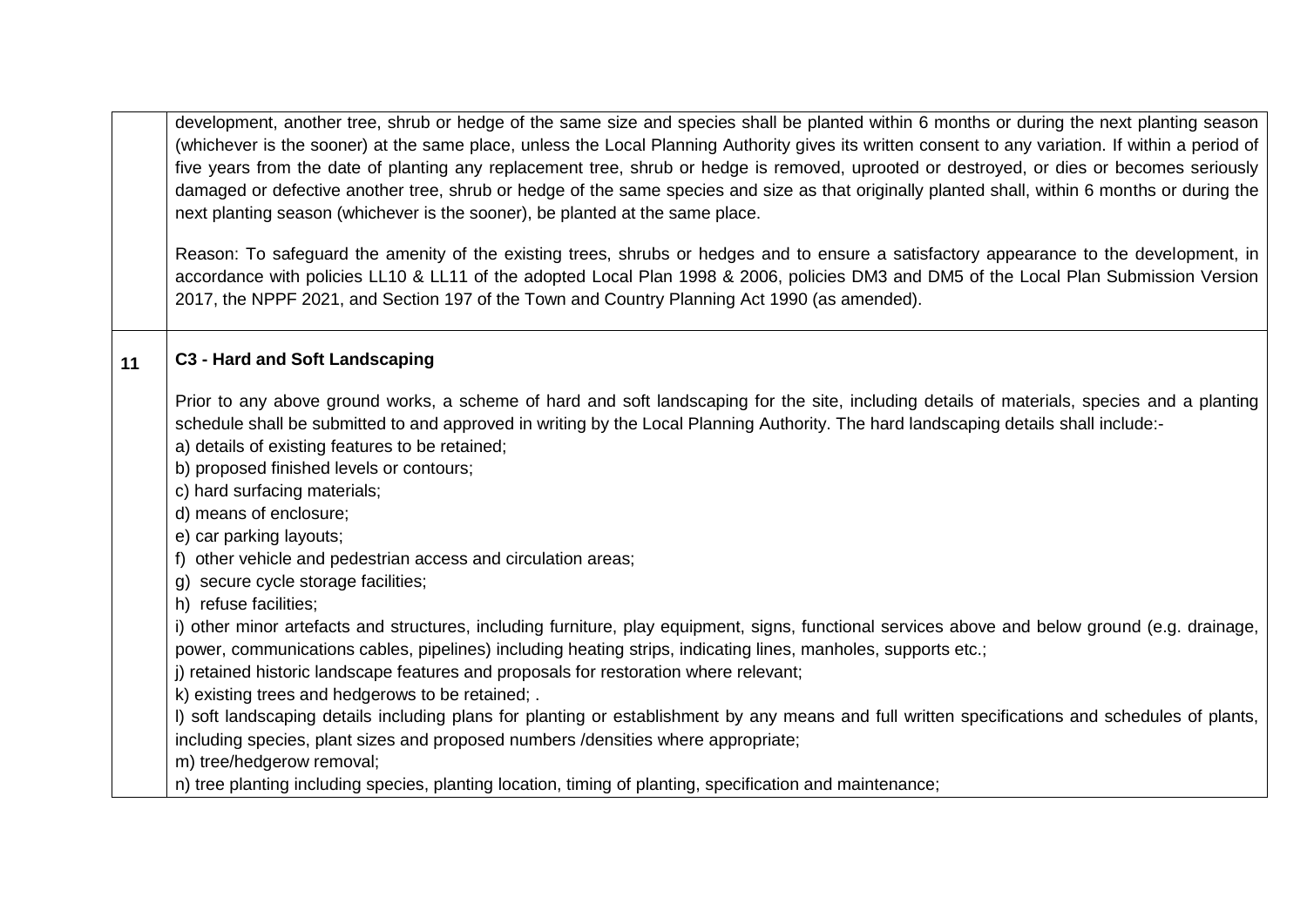o) tree protection measures;

p) programme of management of the soft planting;

All hard and soft landscape works shall be carried out in accordance with the approved details. The works shall be carried out prior to the occupation of the building or completion of the development, whichever is the sooner. If any plants which within a period of 5 years from the completion of the development die, are removed or become seriously damaged or diseased, shall be replaced in the next planting season with others of similar size and species unless the Local Planning Authority gives written consent to any variation.

Reason: To secure the provision and retention of the landscaping in the interests of the visual amenity of the area in accordance with policies CP2 & LL11 of the adopted Local Plan 1998 & 2006, policies DM3 and DM5 of the Local Plan Submission Version 2017, the NPPF 2021, and Section 197 of the Town and Country Planning Act 1990 (as amended).

### **12 Soft Landscape**

Soft landscape works pursuant to Condition 11 shall comply with the approved planting plans (1270-05-201 P3 and 1270-05-202 P3) and include planting plans; written specifications (including cultivation and other operations associated with plant and grass establishment); schedules of plants, noting species, plant sizes and proposed numbers/densities where appropriate; implementation programme. All planting, seeding or turfing comprised in the approved details of landscaping shall be carried out in the first planting and seeding seasons following the occupation of the buildings or the completion of the development, whichever is the sooner; and any trees or plants which within a period of 5 years from the completion of the development die, are removed or become seriously damaged or diseased shall be replaced in the next planting season with others of similar size and species, unless the local planning authority gives written approval to any variation.

Reason: To ensure a satisfactory appearance to the development and landscape treatment of the site. To safeguard the visual character of the immediate area in accordance with Policies DM 3, DM 5 and DM 9 of the Local Plan Submission Version and with LL10 and LL11 of the Adopted Local Plan and Alterations 2006, and the NPPF 2021.

### **13 C6 - Tree Protection Measures**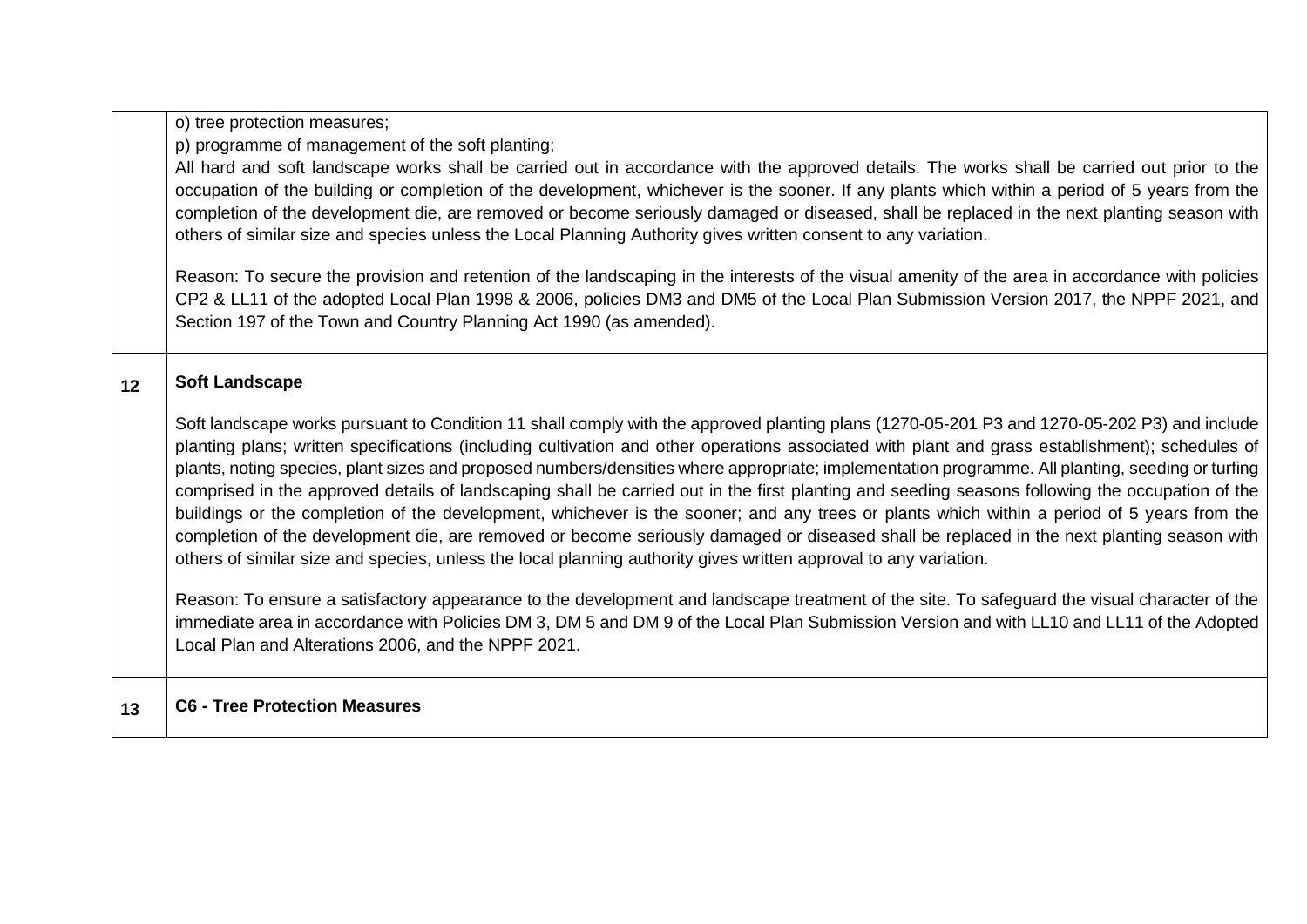|    | The development hereby permitted shall proceed in accordance with the terms of the Arboricultural Report 200660-PD-11 (TMA: March 2021).<br>Its implementation shall include the supervision of the tree protection during the demolition and construction phases by an Arboricultural<br>Consultant (provided by the applicant with the agreement of the Local Planning Authority).<br>Reason: To protect existing trees during the construction works in order to ensure that the character and amenity of the area are not impaired, in<br>accordance with Policies DM 3, DM 5 and DM 9 of the Local Plan Submission Version and with LL10 and LL11 of the Adopted Local Plan and<br>Alterations 2006.                                                                                                                                                                                                                                                                                                                                                                                                                                                                                                                                                                                                                                                                                                                                                                                                  |
|----|------------------------------------------------------------------------------------------------------------------------------------------------------------------------------------------------------------------------------------------------------------------------------------------------------------------------------------------------------------------------------------------------------------------------------------------------------------------------------------------------------------------------------------------------------------------------------------------------------------------------------------------------------------------------------------------------------------------------------------------------------------------------------------------------------------------------------------------------------------------------------------------------------------------------------------------------------------------------------------------------------------------------------------------------------------------------------------------------------------------------------------------------------------------------------------------------------------------------------------------------------------------------------------------------------------------------------------------------------------------------------------------------------------------------------------------------------------------------------------------------------------|
| 14 | <b>Construction Environmental Management Plan (CEMP)</b>                                                                                                                                                                                                                                                                                                                                                                                                                                                                                                                                                                                                                                                                                                                                                                                                                                                                                                                                                                                                                                                                                                                                                                                                                                                                                                                                                                                                                                                   |
|    | Prior to the commencement of the development hereby permitted (including ground works, vegetation clearance), a construction environmental<br>management plan (CEMP: Biodiversity) shall be submitted to and approved in writing by the local planning authority. The CEMP (Biodiversity)<br>shall include the following.<br>(a) Risk assessment of potentially damaging construction activities.<br>(b) Identification of ""biodiversity protection zones"".<br>(c) Practical measures (both physical measures and sensitive working practices) to avoid or reduce impacts during construction (may be provided<br>as a set of method statements). This should include a method statement for Great Crested Newts.<br>(d) Measures to protect badgers from being trapped in open excavations and/or pipe culverts.<br>(e) The location and timings of sensitive works to avoid harm to biodiversity features.<br>(f) The times during which construction when specialist ecologists need to be present on site to oversee works.<br>(g) Responsible persons and lines of communication.<br>(h) The role and responsibilities on site of an ecological clerk of works (ECoW) or similarly<br>competent person.<br>(i) Use of protective fences, exclusion barriers and warning signs.<br>The approved CEMP shall be adhered to and implemented throughout the construction period strictly in accordance with the approved details,<br>unless otherwise agreed in writing by the local planning authority. |
|    | Reason: To avoid or mitigate the effects of the construction of the development on ecological receptors, in accordance with Policies DM 3, DM 5<br>and DM 9 of the Local Plan Submission Version and with LL10 and LL11 of the Adopted Local Plan and Alterations 2006.                                                                                                                                                                                                                                                                                                                                                                                                                                                                                                                                                                                                                                                                                                                                                                                                                                                                                                                                                                                                                                                                                                                                                                                                                                    |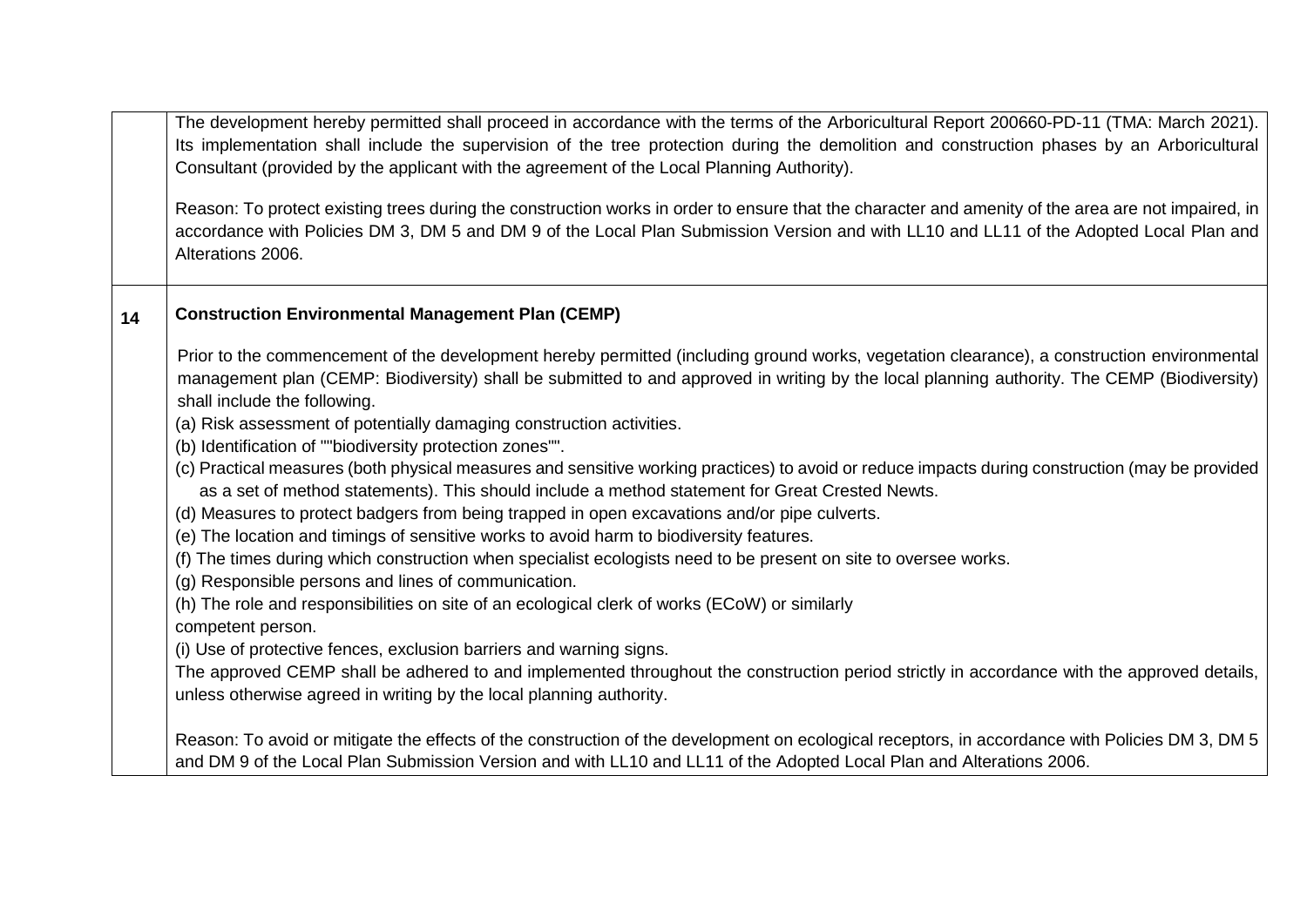# **15 Landscape and Ecological Management Plan (LEMP)**

Prior to the first occupation of the development, a landscape and ecological management plan (LEMP) shall be submitted to, and approved in writing by, the local planning authority. The content of the LEMP shall include the following.

(a) Description and evaluation of features to be managed.

(b) Ecological trends and constraints on site that might influence management.

(c) Aims and objectives of management.

(d) Appropriate management options for achieving aims and objectives. The management plan shall include the long-term design objectives and management responsibilities and funding for all landscaped areas including Green Infrastructure assets

(e) Prescriptions for management actions.

(f) Prescription of a work schedule (including an annual work plan capable of being rolled forward over a five-year period).

(g) Details of the body or organisation responsible for implementation of the plan.

(h) Ongoing monitoring and remedial measures.

The LEMP shall also include details of the legal and funding mechanism(s) by which the long-term implementation of the plan will be secured by the developer with the management body(ies) responsible for its delivery. The plan shall also set out (where the results from monitoring show that conservation aims and objectives of the LEMP are not being met) contingencies and/or remedial action will be identified, agreed and implemented so that the development still delivers the fully functioning biodiversity objectives of the originally approved scheme. The maintenance schedule shall be for a minimum period of 5 years and include details of the arrangements for its implementation. The development shall be carried out in accordance with the approved schedule. The management plan & maintenance schedule shall be carried out in accordance with the approved details. The works shall be carried out prior to the occupation of the building or completion of the development, whichever is the sooner.

Reason: To allow the LPA to discharge its duties under the Conservation of Habitats and Species Regulations 2017 (as amended), the Wildlife & Countryside Act 1981 as amended and s40 of the NERC Act 2006 (Priority habitats & species). To ensure habitat enhancement within the landscape of the development, in accordance with Policies DM 1, DM 3, DM 5 and DM 9 of the Local Plan Submission Version and with LL7, LL10 and LL11 of the Adopted Local Plan and Alterations 2006, the NPPF 2021 and Section 197 of the Town and Country Planning Act 1990 (as amended).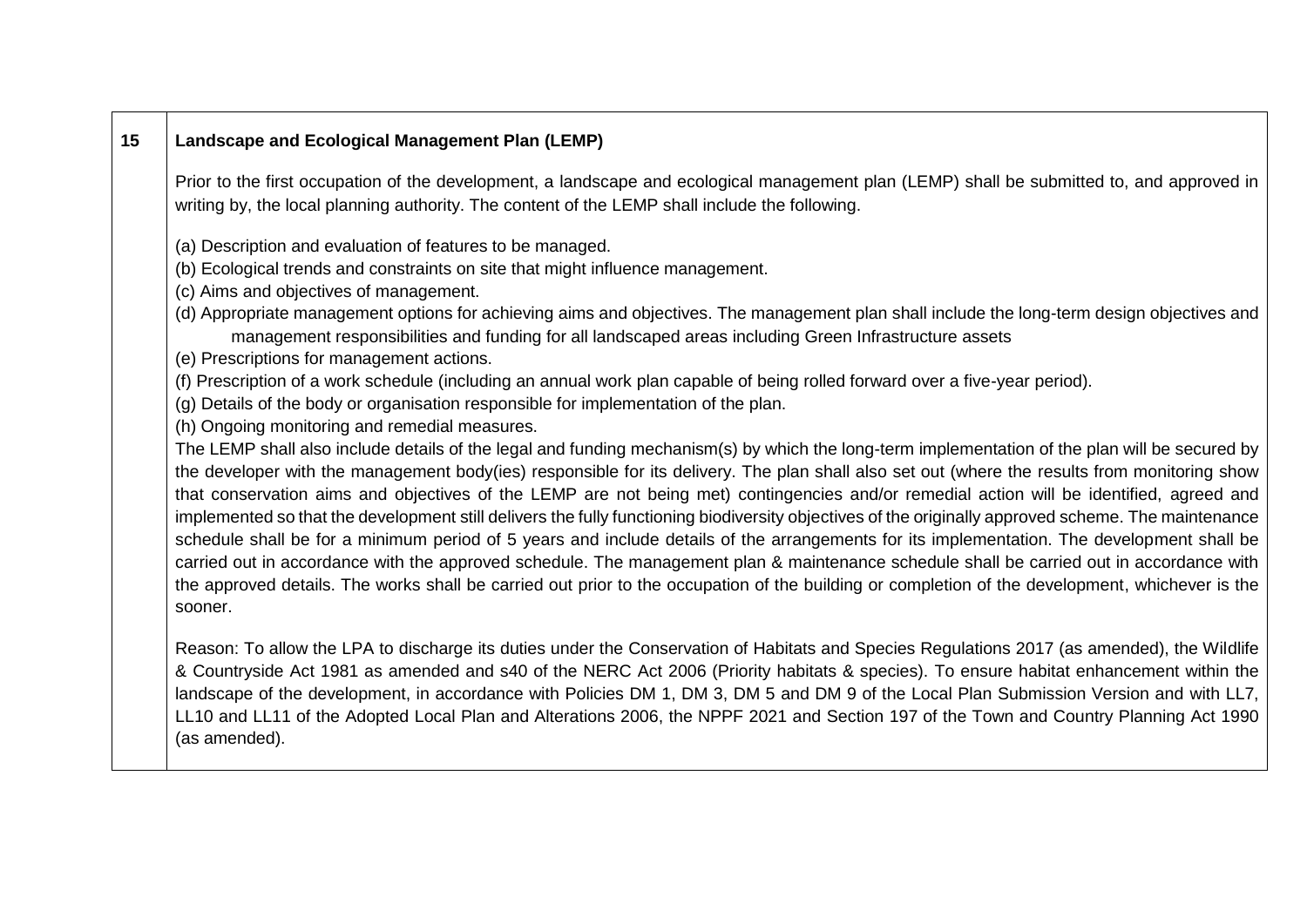|    | <b>Transport</b>                                                                                                                                                                                                                                                                                                                                                                                                                                                                                                                                                                                                |
|----|-----------------------------------------------------------------------------------------------------------------------------------------------------------------------------------------------------------------------------------------------------------------------------------------------------------------------------------------------------------------------------------------------------------------------------------------------------------------------------------------------------------------------------------------------------------------------------------------------------------------|
| 16 | <b>Vehicle Turning Areas</b>                                                                                                                                                                                                                                                                                                                                                                                                                                                                                                                                                                                    |
|    | Prior to the first occupation of the development the vehicle/cycle parking and turning areas as indicated on the approved plans shall be<br>implemented, hard surfaced, sealed and marked out. The parking and turning areas shall be retained in perpetuity for their intended purpose.                                                                                                                                                                                                                                                                                                                        |
|    | Reason: To ensure that appropriate parking and turning is provided, in accordance with Policy T 1 of the Local Plan Submission Version 2017<br>and with Policy ST4 of the Adopted Local Plan and Alterations 2006.                                                                                                                                                                                                                                                                                                                                                                                              |
| 17 | <b>Delivery and Servicing Plan</b>                                                                                                                                                                                                                                                                                                                                                                                                                                                                                                                                                                              |
|    | Prior to the commencement of any above ground works for the development hereby permitted, a highways management plan shall be submitted<br>to and approved in writing by the Local Planning Authority. The highways management plan shall include the management responsibilities and<br>maintenance schedule for the private access road; the on-site car and cycle parking; electric vehicle charging points; servicing, loading and<br>unloading, turning and waiting areas. The management plan shall be carried out in accordance with the approved details and its requirements<br>adhered to thereafter. |
|    | Reason: In the interest of highways and pedestrian safety and the character and appearance of the development, in accordance with Policies T<br>1 and DM 9 of the Local Plan Submission Version and with Policies DBE1, DBE4 and ST4 of the Adopted Local Plan and Alterations 2006.                                                                                                                                                                                                                                                                                                                            |
| 18 | <b>Construction Management Plan</b>                                                                                                                                                                                                                                                                                                                                                                                                                                                                                                                                                                             |
|    | Prior to the commencement of development hereby permitted, a Construction Management/Method Plan and Statement with respect to the<br>construction phase of the development shall be submitted to and approved in writing by the local planning authority. Development works shall be<br>undertaken in accordance with the approved Construction Management/Method Statement. The details shall include:                                                                                                                                                                                                        |
|    | Construction vehicle numbers, type and routing;<br>a)<br>Traffic management requirements, including crossing the public highway and other rights of way;<br>b)                                                                                                                                                                                                                                                                                                                                                                                                                                                  |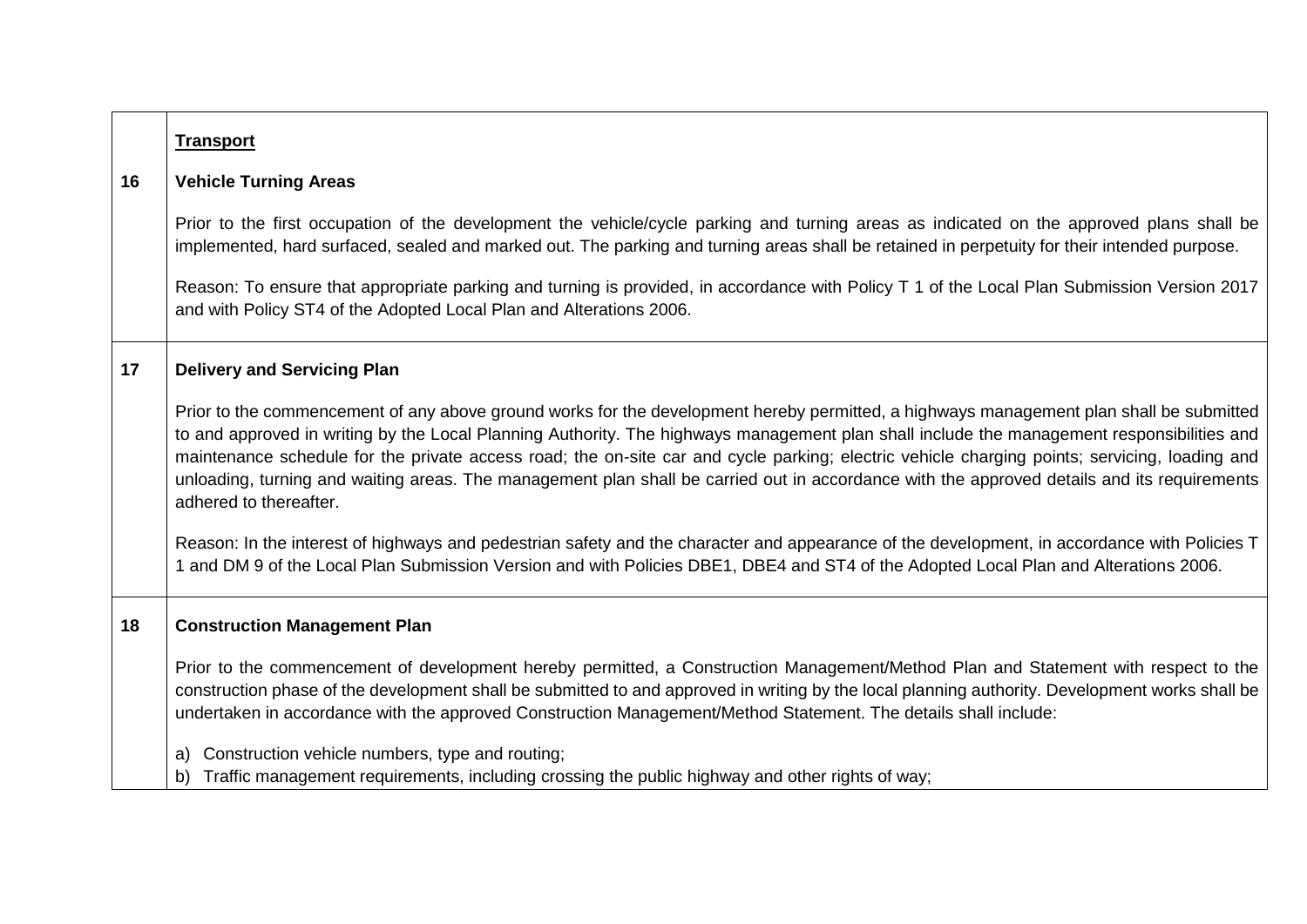|    | c) Vehicle parking for site operatives and visitors (inclusive of travel plan measures to ensure town centre visitor parking isn't utilised for<br>contractors);                                                                                                                                                                                                                                                                                                 |
|----|------------------------------------------------------------------------------------------------------------------------------------------------------------------------------------------------------------------------------------------------------------------------------------------------------------------------------------------------------------------------------------------------------------------------------------------------------------------|
|    | d) Loading/unloading and storage of plant and materials used in constructing the development;                                                                                                                                                                                                                                                                                                                                                                    |
|    | Construction and storage compound areas;<br>e)                                                                                                                                                                                                                                                                                                                                                                                                                   |
|    | The erection and maintenance of security hoarding;<br>f)                                                                                                                                                                                                                                                                                                                                                                                                         |
|    | Siting and details of wheel washing facilities including location of petrol/oil interceptors in all car parking/washing/ repair facilities;<br>g)                                                                                                                                                                                                                                                                                                                |
|    | Frequency and method of cleaning of site entrances, site tracks and the adjacent public highway;<br>h)                                                                                                                                                                                                                                                                                                                                                           |
|    | Minimisation of dust emissions arising from construction activities on site and any temporary access to the public highway;<br>-i)                                                                                                                                                                                                                                                                                                                               |
|    | Details of the responsible person (site manager/office) who can be contacted; and<br>j)                                                                                                                                                                                                                                                                                                                                                                          |
|    | A scheme of recycling/disposing of waste resulting from demolition and construction works.<br>k)                                                                                                                                                                                                                                                                                                                                                                 |
|    | Reason: In the interest of highways and pedestrian safety and the character and appearance of the development. To prevent oil-polluted<br>discharges entering local watercourses. To ensure satisfactory provision in relation to adjoining properties and circulation within the site, in<br>accordance with Policies T 1 and DM 9 of the Local Plan Submission Version and with Policies DBE1, DBE4 and ST4 of the Adopted Local Plan<br>and Alterations 2006. |
| 19 | <b>Vehicle Wheel Washing</b>                                                                                                                                                                                                                                                                                                                                                                                                                                     |
|    | Wheel washing or other cleaning facilities for vehicles leaving the site during construction works shall be installed and utilised to clean vehicles<br>immediately before leaving the site. Any mud or other material deposited on nearby roads as a result of the development shall be removed.                                                                                                                                                                |
|    | Reason: To avoid the deposit of material on the public highway in the interests of highway safety, in accordance with policy ST4 of the adopted<br>Local Plan 1998 & 2006, Policy T1 of the Local Plan Submission Version 2017, and the NPPF 2021                                                                                                                                                                                                                |
| 20 | <b>Swept Path Analysis</b>                                                                                                                                                                                                                                                                                                                                                                                                                                       |
|    | Prior to commencement of the development hereby permitted, swept path assessments for the specified phase of development shall be submitted<br>to and approved in writing by the Local Planning Authority and shall include the following:                                                                                                                                                                                                                       |
|    |                                                                                                                                                                                                                                                                                                                                                                                                                                                                  |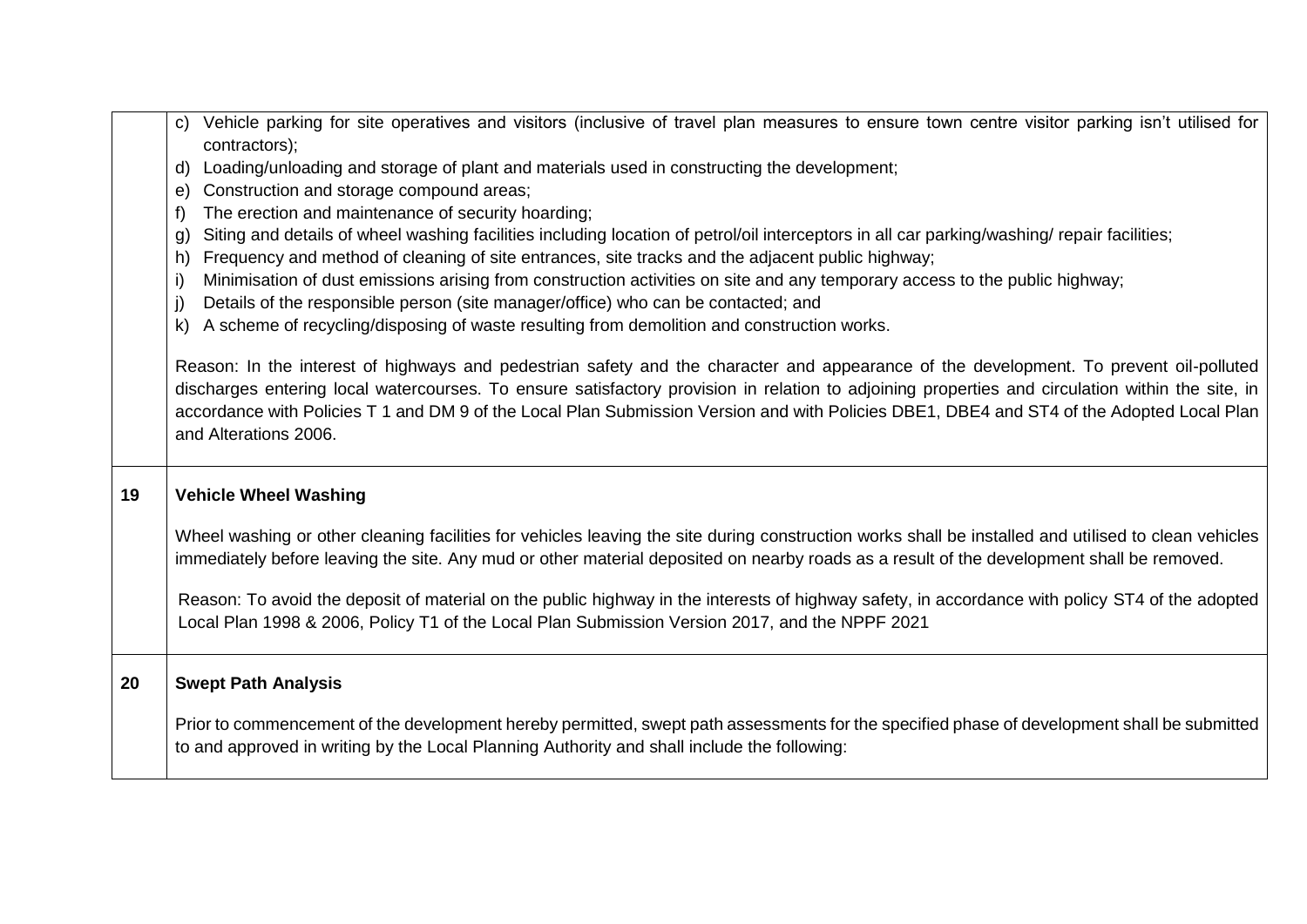| 22 | 11 - Sustainable water use                                                                                                                                                                                                                                                                                                                                                                                                                                                                                                                                                                                                                                                                                                                       |
|----|--------------------------------------------------------------------------------------------------------------------------------------------------------------------------------------------------------------------------------------------------------------------------------------------------------------------------------------------------------------------------------------------------------------------------------------------------------------------------------------------------------------------------------------------------------------------------------------------------------------------------------------------------------------------------------------------------------------------------------------------------|
|    | Reason: In the interest of delivering positive sustainability and environmental benefits. To support the move towards a low carbon economy, in<br>accordance with the National Planning Policy Framework and Policies DM 20 of the Local Plan Submission Version and with Policy CP8 of the<br>Adopted Local Plan and Alterations 2006.                                                                                                                                                                                                                                                                                                                                                                                                          |
|    | Prior to the commencement of any above ground works for the development hereby permitted, a method statement that demonstrates the way<br>in which the development will meet the minimum sustainability levels and standards as set out in the Energy Strategy Report (Elementa: March<br>2021) and Sustainability Statement (Elementa: March 2021) shall be submitted to and agreed in writing by the Local Planning Authority. The<br>details shall include both passive and active sustainability measures to be incorporated into the built fabric of the development and those<br>measures to be carried out during the construction phase of development. The development shall be carried out in accordance with the approved<br>details. |
| 21 | <b>Sustainability</b>                                                                                                                                                                                                                                                                                                                                                                                                                                                                                                                                                                                                                                                                                                                            |
|    | Reason: In order to protect highway safety and the amenity of other users of the public highway and rights of way, in accordance with Policy T 1<br>of the Local Plan Submission Version 2017 and with Policy ST4 of the Adopted Local Plan and Alterations 2006.                                                                                                                                                                                                                                                                                                                                                                                                                                                                                |
|    | d) Swept path assessments for servicing and delivery vehicles for any commercial land uses to demonstrate that servicing and deliveries can be<br>accommodated to serve the development site and within the respective land use sites. Thereafter, the development, or the specified phase(s) of<br>the development (whichever is the sooner) shall only be carried out in accordance with the approved details.                                                                                                                                                                                                                                                                                                                                 |
|    | c) Swept path assessment for a refuse vehicle to demonstrate that refuse collection and servicing can take place to serve the development site;                                                                                                                                                                                                                                                                                                                                                                                                                                                                                                                                                                                                  |
|    | b) Swept path assessment for a fire tender manoeuvring within the site to demonstrate that a fire tender can safely manoeuvre within to access<br>all units:                                                                                                                                                                                                                                                                                                                                                                                                                                                                                                                                                                                     |
|    | a) Large car accessing car parking spaces to demonstrate that they can be safely entered and departed from. This should be demonstrated for<br>the car parking spaces that are in corners and for one midway in a row. This will be necessary for any public or employment car parks;                                                                                                                                                                                                                                                                                                                                                                                                                                                            |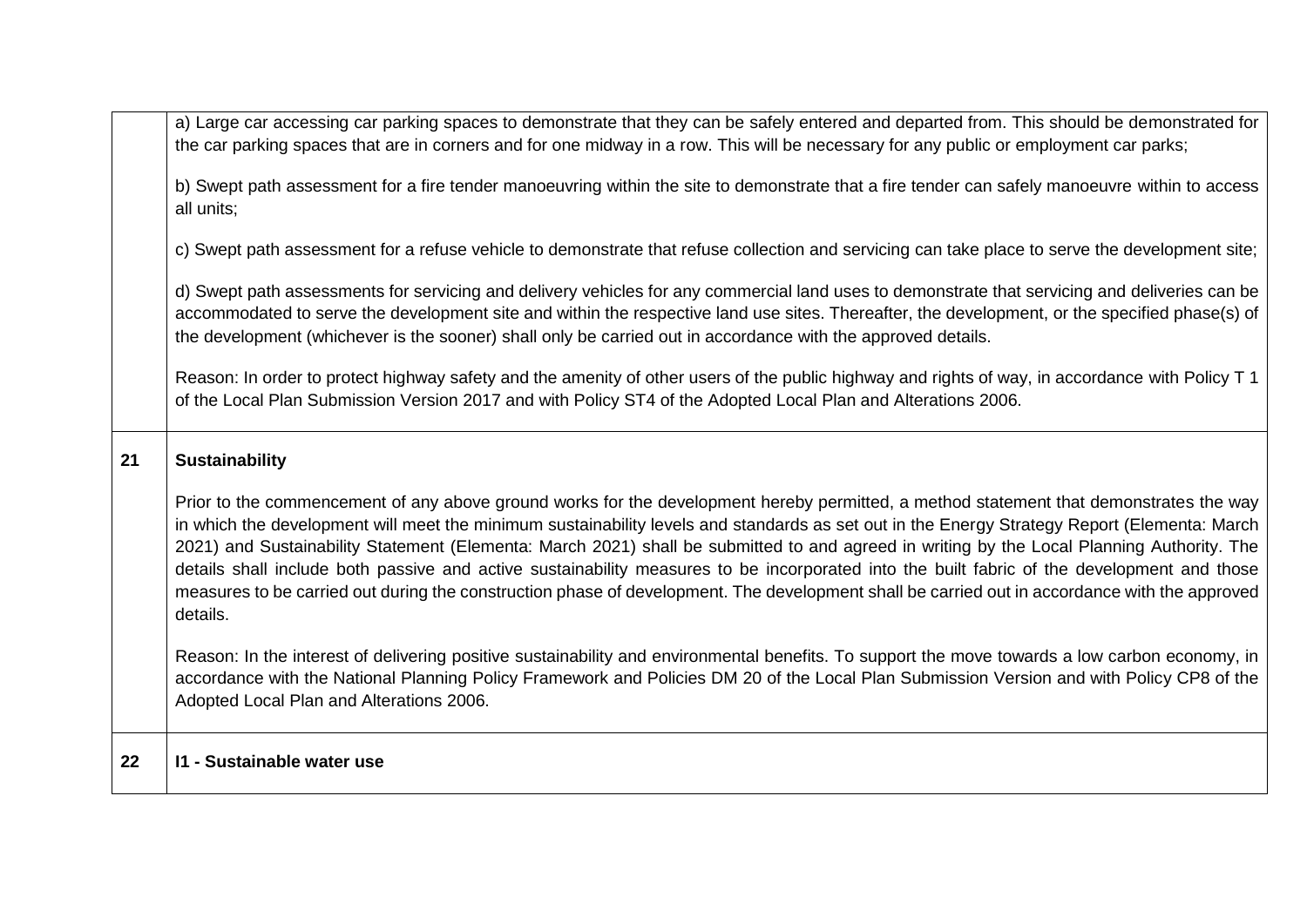Prior to first occupation of the development or its completion, whichever is the sooner, details of measures to be incorporated within the development to ensure a water efficiency standard of 110 litres (or less) per person per day shall be submitted to and agreed in writing by the Local Planning Authority. The development shall be carried out in accordance with the approved details.

Reason: The District is classed as being in an area of severe water stress and the reduction of water use is therefore required in the interests of sustainability and in accordance with policy CP2 of the adopted Local Plan 2998 & 2006, Policy DM19 of the Local Plan Submission Version 2017, and the NPPF 2021.

### **23 Flood Risk and Drainage**

No development hereby approved (except demolition and enabling works) shall take place until a detailed surface water drainage scheme has been submitted to and approved in writing by the Local Planning Authority. The surface water drainage system will be based on the submitted flood risk assessment (Flood Risk Assessment, Issue P01 – 26 March 2021, Doc Ref: 2781-MHT-CV-RP-0001) and the Drainage Strategy indicated on drawing nos. '2781-MHT-C-SK005, Rev P03' and '2748-MHT-C-SK006'. Further information required at the detailed design stage must include but not be limited to the following:

- Limiting discharge rates to 2.4/s for all storm events up to and including the 1 in 100 year rate plus 40% allowance for climate change. All relevant permissions to discharge from the site into any outfall should be demonstrated
- Final modelling and calculations for the surface water drainage system demonstrating how all areas of the development are attenuated for all storms up to and including the 1 in 100 year plus 40% climate change.
- Inclusion of an improvement on water quality elements of the design with strong consideration given to a larger area of permeable paving and rain gardens across the site.
- Detailed engineering/construction drawings for the drainage system.
- Detailed drainage plan, inclusive of any manholes, piping (including dimensions), storage/conveyance features and any discharge points.
- A plan detailing exceedance routes
- A written report summarising the final strategy and highlighting any minor changes to the approved strategy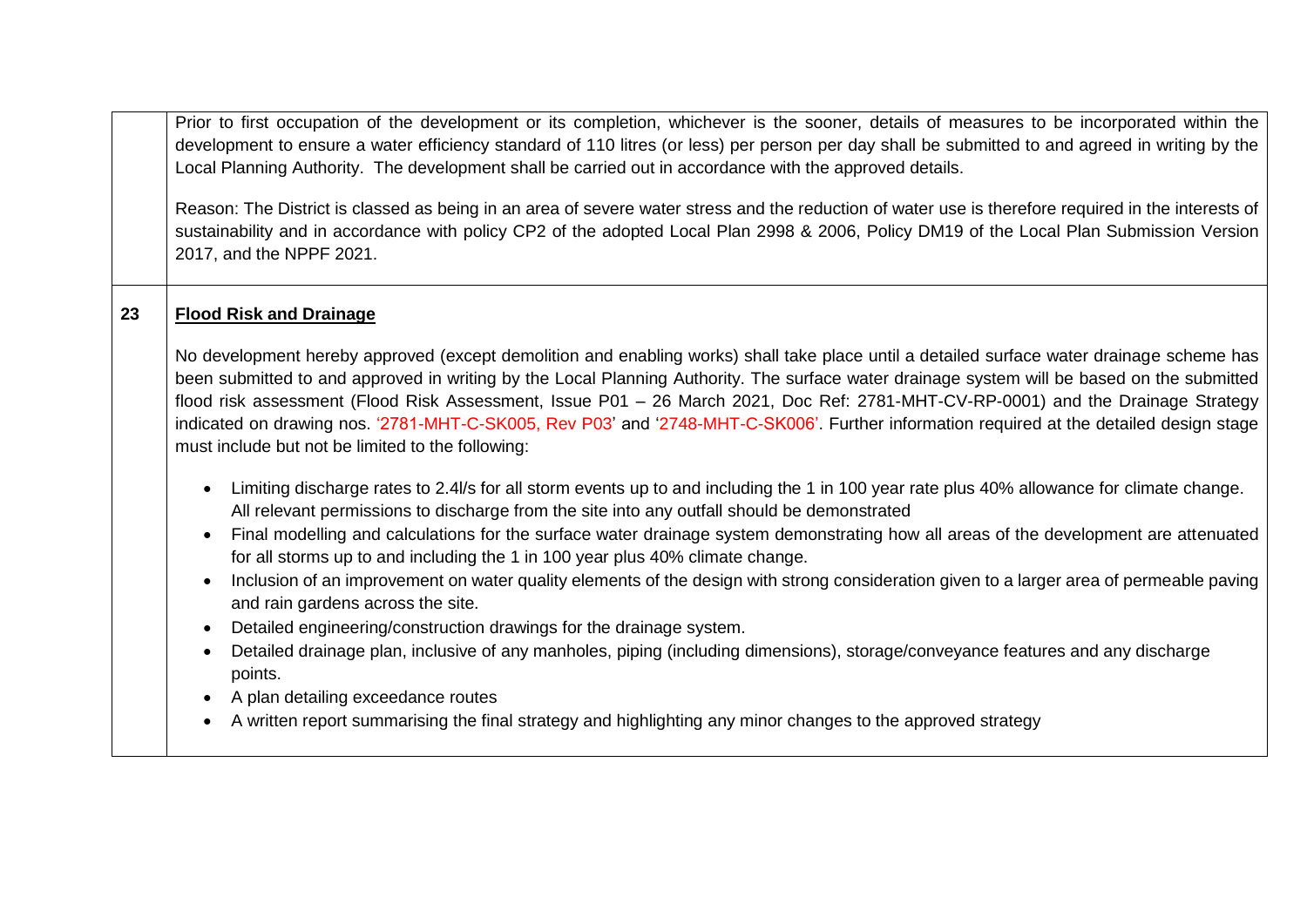|    | Reason: To prevent an increased risk of flooding and to prevent the pollution of the water environment, in accordance with policies RP3, RP5<br>and U3B of the adopted Local Plan 1998 & 2006, Policies DM16, DM18 and DM19 of the Local Plan Submission Version 2017, and the NPPF<br>2021.                                                                                                                                                                                                                                                                                                        |
|----|-----------------------------------------------------------------------------------------------------------------------------------------------------------------------------------------------------------------------------------------------------------------------------------------------------------------------------------------------------------------------------------------------------------------------------------------------------------------------------------------------------------------------------------------------------------------------------------------------------|
| 24 | <b>Drainage Maintenance 1</b>                                                                                                                                                                                                                                                                                                                                                                                                                                                                                                                                                                       |
|    | Prior to occupation of the development hereby permitted, a maintenance plan detailing the maintenance arrangements including who is<br>responsible for different elements of the surface water drainage system and the maintenance activities/frequencies shall be submitted to and<br>agreed in writing, by the Local Planning Authority.                                                                                                                                                                                                                                                          |
|    | Reason To ensure appropriate maintenance arrangements are put in place to enable the surface water drainage system to function as intended<br>to ensure mitigation against flood risk, in accordance with policies RP3, RP5 and U3B of the adopted Local Plan 1998 & 2006, Policies DM16,<br>DM18 and DM19 of the Local Plan Submission Version 2017, and the NPPF 2021.                                                                                                                                                                                                                            |
| 25 | <b>Ecology</b>                                                                                                                                                                                                                                                                                                                                                                                                                                                                                                                                                                                      |
|    | The development hereby permitted shall be carried out in accordance with the Ecological Mitigation and Enhancement Measures (detailed in<br>Section 6.11 of Epping Forest Environmental Impact Assessment - Residential Sites Chapter 6 - Ecology and Biodiversity (Stephenson Halliday:<br>March 2021)). Prior to the commencement of above ground works a timetable for the implementation of the ecological mitigation measures shall<br>be submitted to and agreed in writing by the local planning authority. The development shall be carried out in accordance with the approved<br>details. |
|    | Reason: To enable proper consideration of the impact of the development on the contribution of nature conservation interests to the amenity of<br>the area, in accordance with Policy DM 1 of the Local Plan Submission Version and with CP1 of the Adopted Local Plan and Alterations 2006,<br>and the NPPF 2021.                                                                                                                                                                                                                                                                                  |
| 26 | <b>Biodiversity Enhancement Strategy</b>                                                                                                                                                                                                                                                                                                                                                                                                                                                                                                                                                            |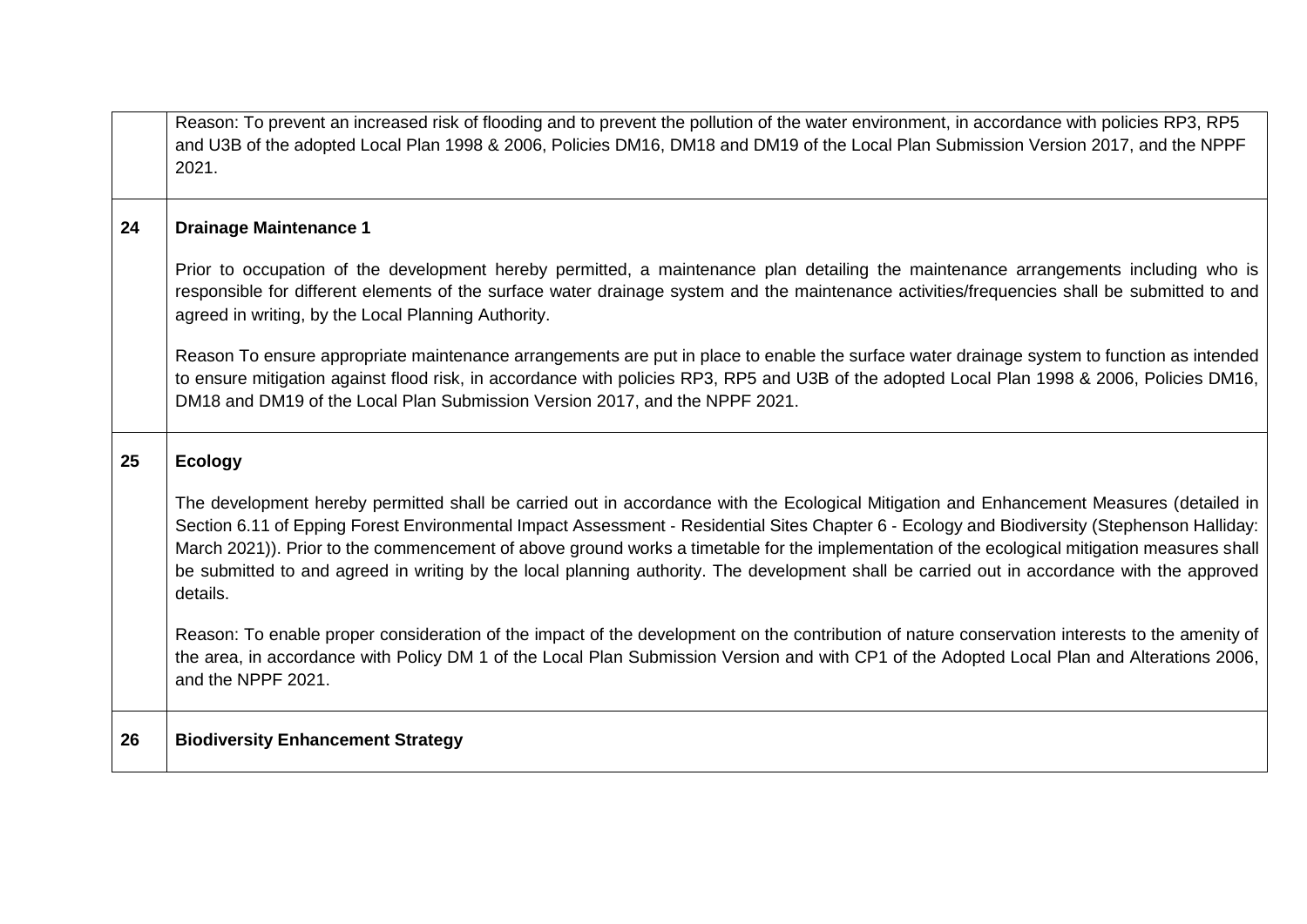|    | A Biodiversity Enhancement Strategy for protected and priority species shall be submitted to and approved in writing by the Local Planning<br>Authority prior to above ground works, following the details contained within Section 6.11 of Epping Forest Environmental Impact<br>Assessment - Residential Sites Chapter 6 - Ecology and Biodiversity (Stephenson Halliday: March 2021). The content of the Biodiversity<br>Enhancement Strategy shall include the following:                                                                                                                                                                                                                            |
|----|----------------------------------------------------------------------------------------------------------------------------------------------------------------------------------------------------------------------------------------------------------------------------------------------------------------------------------------------------------------------------------------------------------------------------------------------------------------------------------------------------------------------------------------------------------------------------------------------------------------------------------------------------------------------------------------------------------|
|    | a) Purpose and conservation objectives for the proposed enhancement measures;<br>b) detailed designs to achieve stated objectives;<br>c) locations of proposed enhancement measures by appropriate maps and plans;<br>d) persons responsible for implementing the enhancement measures;<br>e) details of initial aftercare and long-term maintenance (where relevant).<br>The works shall be implemented in accordance with the approved details and shall be retained in that manner thereafter.                                                                                                                                                                                                        |
|    | Reason: To maintain and improve the biodiversity of the site and to mitigate any impact from the development hereby approved, in accordance<br>with Policy DM1 of the Local Plan Submission Version 2017, and the NPPF 2021.                                                                                                                                                                                                                                                                                                                                                                                                                                                                             |
| 27 | Part M4(2) Accessibility standards                                                                                                                                                                                                                                                                                                                                                                                                                                                                                                                                                                                                                                                                       |
|    | The proposed residential units hereby permitted shall be carried out in general accordance with Part M4(2) Category 2 (Accessibility and<br>Adaptable Dwellings) as set out in the Building Regulations 2010 Access to and Use of Buildings Approved Document M Volume 1: Dwellings.<br>Prior to occupation of the residential units, details shall be submitted to and approved in writing by the Local Planning Authority to demonstrate<br>compliance with Part M2(s) Category 2, in particular that a compliant shower room is provided on the entrance level of those properties with 3<br>bedrooms or more. The proposed development shall be carried out in accordance with the approved details. |
|    | Reason: To ensure that the proposed mix of residential accommodation provides for all new homes to be accessible and adaptable as defined<br>by the Building Regulations. To comply with Policy H1 of the Local Planning Submission Version 2017 and the NPPF 2021.                                                                                                                                                                                                                                                                                                                                                                                                                                      |
|    | <b>Air Quality</b>                                                                                                                                                                                                                                                                                                                                                                                                                                                                                                                                                                                                                                                                                       |
| 28 | <b>Ultra Low NOx Boilers Condition</b>                                                                                                                                                                                                                                                                                                                                                                                                                                                                                                                                                                                                                                                                   |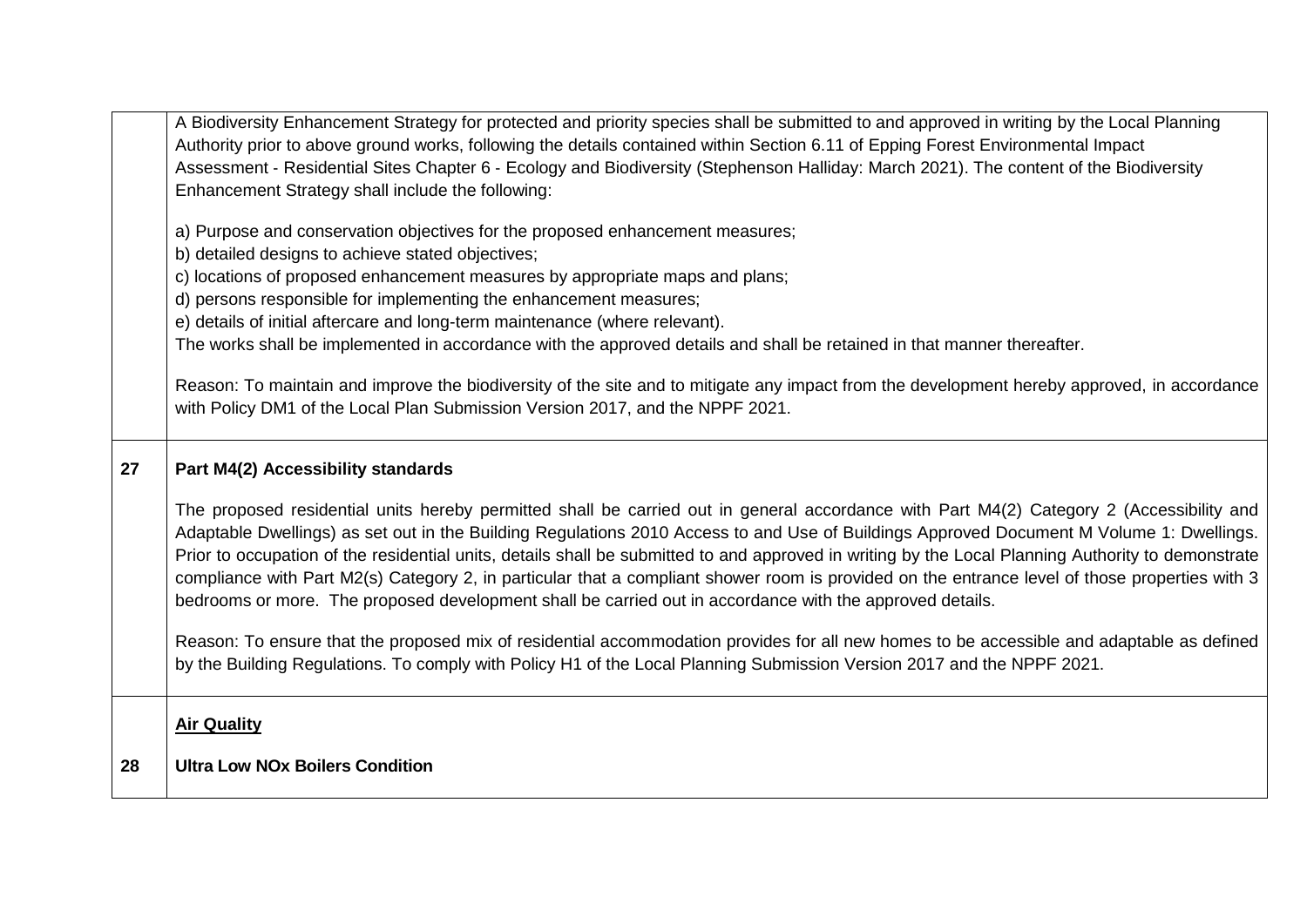Prior to completion of the development hereby permitted, details of boilers shall be submitted to and approved in writing to the Local Planning Authority. The boilers shall have dry NOx emissions not exceeding 40 mg/kWh (0%). The development shall be carried out in accordance with the approved details.

Reason: To help improve local environmental conditions and limit emissions to air as required by the national planning policy framework. Boilers can be a significant source of NO2 emissions and worsen local air quality. To help support improvements to air quality in accordance with the NPPF and Policy T1 and DM22 of the Epping Forest District Local Plan Submission Version 2017.

### **29 Electric Charging Points**

Prior to the commencement of above ground works, details and location of the parking spaces equipped with active Electric Vehicle Charging Points (EVCP) must be submitted to and agreed in writing by the Local Planning Authority. The details shall demonstrate that the development will deliver 100 per cent active ECVPs and shall include:

- Location of active charge points
- Specification of charging equipment
- Operation/management strategy

A management plan for the charging points shall be submitted to and agreed in writing by the Local Planning Authority prior to occupation of the development. The management plan shall include:

- Which parking bays will have active charging provision, including disabled parking bays;
- How charging point usage will be charged amongst users and non-users;
- Electricity supply availability. The electricity supply should be already confirmed by UK Power Networks.

The development shall be completed in accordance with the approved details and retained in perpetuity. Prior to occupation, the application shall submit confirmation to the Local Planning Authority that the charging points are operational, with active provision. This must be supported by appropriate evidence.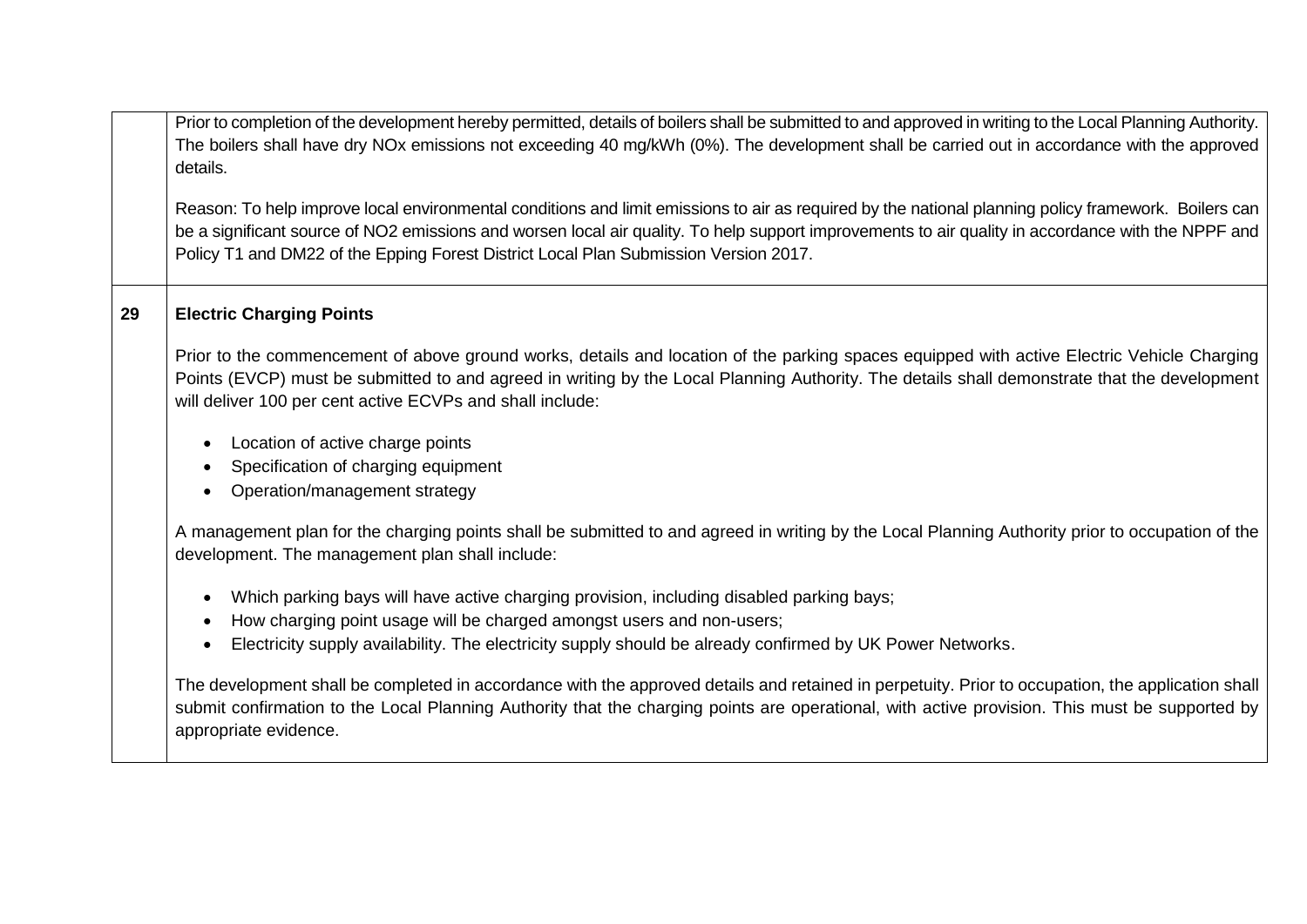Reason: In the interest of promoting increased choice of sustainable transport options. To encourage the use of electric vehicles in order to reduce air pollution in the District and help support improvements to Epping Forest SAC in accordance with Policies T1 and DM22 of the Epping Forest District Local Plan Submission Version 2017, and the NPPF 2021.

### **Land Contamination**

#### **30 G5 - Land Contamination Survey**

Prior to the commencement of development hereby permitted (with the exception of demolition works where this is for the reason of making areas of the site available for site investigation), an assessment of the risks posed by any land contamination shall be submitted to and approved in writing by the Local Planning Authority. This assessment must be undertaken by a suitably qualified contaminated land practitioner, in accordance with British Standard BS 10175: Investigation of Potentially Contaminated Sites – Code of Practice and the Environment Agency's Guidelines for the Land Contamination: Risk Management (LCRM 2020) (or equivalent if replaced), and shall assess any contamination on the site, whether or not it originates on the site. The development shall only be carried out in accordance with the approved details unless the Local Planning Authority gives its written consent to any variation. The assessment shall include: (1) A survey of the extent, scale and nature of contamination and (2) An assessment of the potential risks to: human health; property (existing or proposed) including buildings, crops, livestock, pets, woodland, service lines and pipes; adjoining land; groundwater and surface waters; ecological systems; and archaeological sites and ancient monuments.

If following the risk assessment (pursuant to the details outlined above) unacceptable risks are identified from land affected by contamination, no work on any part of the development shall take place, until a detailed land remediation scheme has been submitted to and approved in writing by the Local Planning Authority. The scheme shall include an appraisal of remediation options, identification of the preferred option(s), the proposed remediation objectives and remediation criteria, and a description and programme of the works to be undertaken including the verification plan. (The remediation scheme shall be sufficiently detailed and thorough to ensure that after remediation, as a minimum, land should not be capable of being determined as contaminated land under Part IIA of the Environmental Protection Act 1990). The development shall only be carried out in accordance with the approved scheme. Following the completion of the remediation works and prior to the first occupation of the development, a verification report by a suitably qualified contaminated land practitioner shall be submitted to and approved in writing by the local planning authority.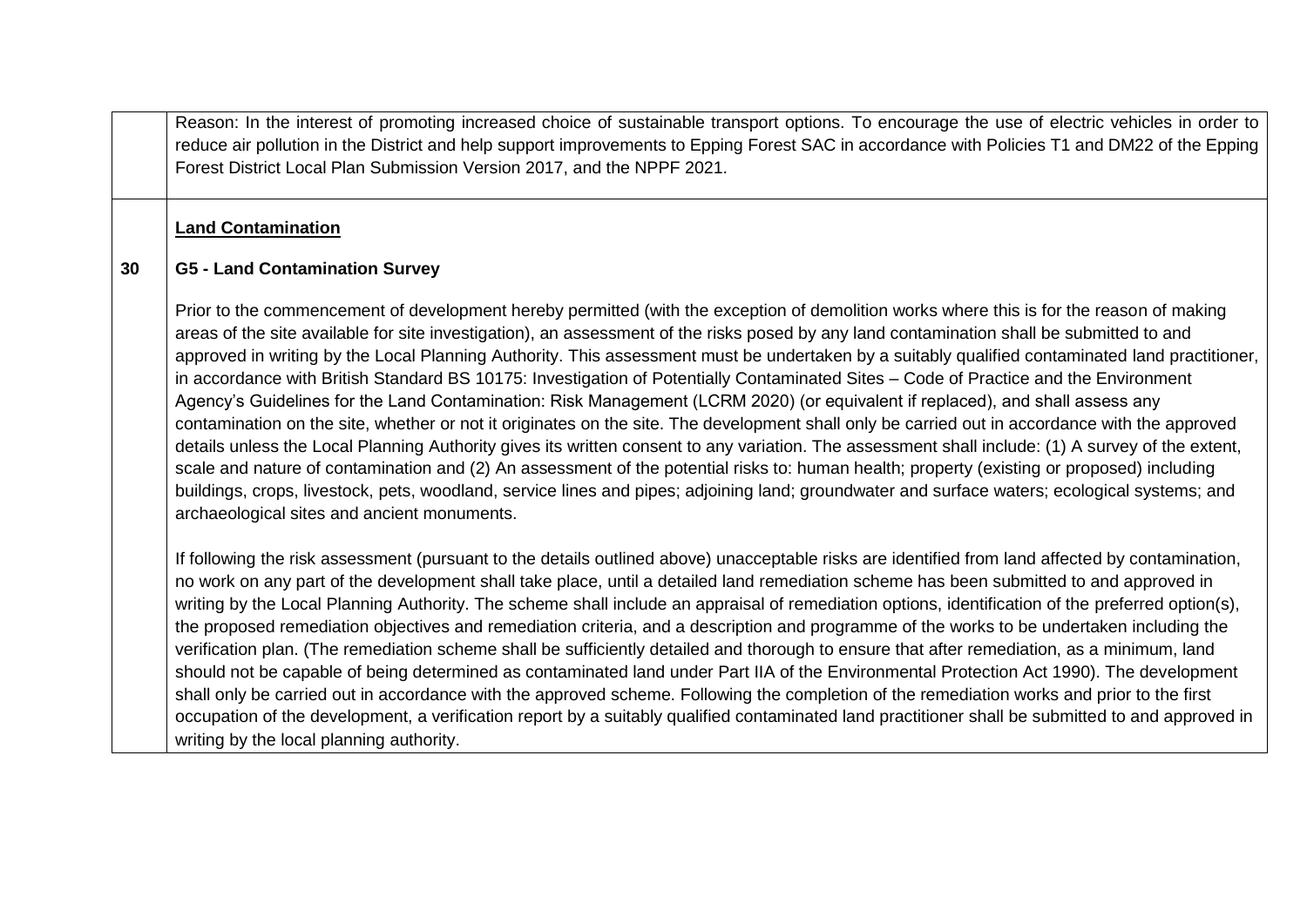|    | Reason: To ensure that risks from land contamination to the future users of the land and neighbouring land are minimised, together with those to<br>controlled waters, property and ecological systems, and to ensure that the development can be carried out safely without unacceptable risks to<br>workers, neighbours and other offsite receptors in accordance with policy RP4 of the adopted Local Plan 1998 & 2006, and policy DM21 of the<br>Local Plan Submission Version 2017, and the NPPF 2021. |
|----|-------------------------------------------------------------------------------------------------------------------------------------------------------------------------------------------------------------------------------------------------------------------------------------------------------------------------------------------------------------------------------------------------------------------------------------------------------------------------------------------------------------|
| 31 | <b>Archaeological Investigation</b>                                                                                                                                                                                                                                                                                                                                                                                                                                                                         |
|    | No development or preliminary groundworks shall take place until a programme of archaeological investigation has been secure in accordance<br>with a written scheme of investigation that shall be submitted to and approved in writing by the Local Planning Authority.                                                                                                                                                                                                                                    |
|    | No development or preliminary groundworks shall take place until the completion of the programme of archaeological investigation identified in<br>the WSI defined above.                                                                                                                                                                                                                                                                                                                                    |
|    | Post excavation analysis, preparation of a full site archive and report ready for deposition at the local museum and submission of a publication<br>report shall be submitted to and approved in writing by the Local Planning Authority prior to first occupation of the development hereby permitted.                                                                                                                                                                                                     |
|    | A professional team of archaeologists should undertake the archaeological work. The archaeological work will consist of a programme of<br>archaeological trial trenching within the car park to identify the extent and depth of archaeological deposits followed by open area excavation if<br>archaeological deposits are identified.                                                                                                                                                                     |
|    | Reason: To ensure adequate opportunity is provided for archaeological research on this historically important site. To comply with Policies Policy<br>DM7 of the Local Plan Submission Version 2017, and the NPPF 2021.                                                                                                                                                                                                                                                                                     |
| 32 | <b>Historic Environment Recording</b>                                                                                                                                                                                                                                                                                                                                                                                                                                                                       |
|    | No demolition, conversion or alterations shall commence until a programme of historic building recording has been secured in accordance with<br>a written scheme of investigation (WSI) to be submitted to and approved in writing by the local planning authority.                                                                                                                                                                                                                                         |

 $\mathcal{L}(\mathcal{A})$ 

 $\blacksquare$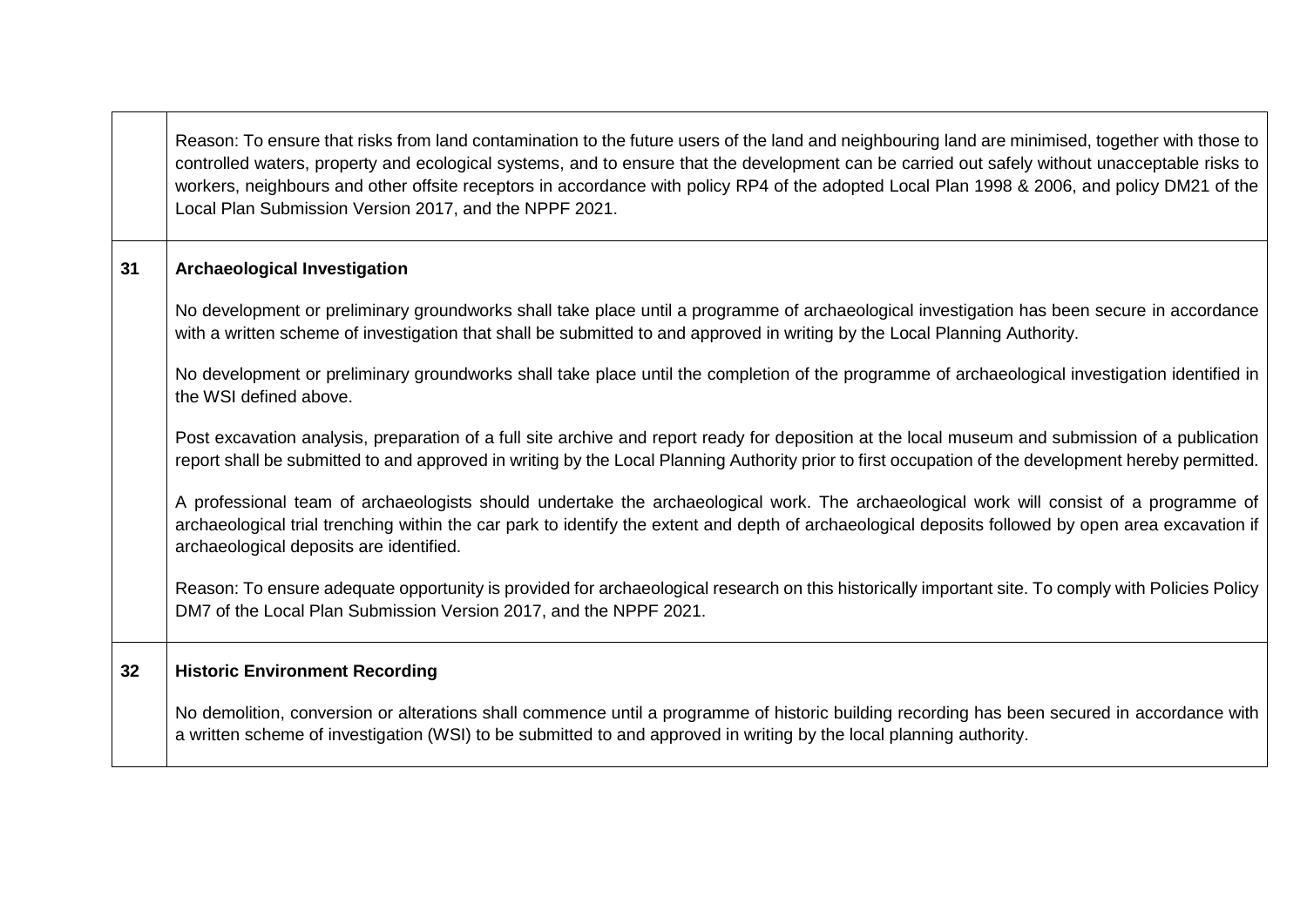|    | No demolition, conversion or alterations shall take place until the satisfactory completion of the recording in accordance with the WSI submitted<br>and agreed pursuant to this condition.                                                                                                                                                                                                                                                                                                           |
|----|-------------------------------------------------------------------------------------------------------------------------------------------------------------------------------------------------------------------------------------------------------------------------------------------------------------------------------------------------------------------------------------------------------------------------------------------------------------------------------------------------------|
|    | A report detailing the results of the recording programme and confirming the deposition of the archive to an appropriate depository as identified<br>and agreed in the WSI shall be submitted to the Local Planning Authority prior to first occupation of the development. A professional team of<br>archaeologists should undertake the archaeological work. The archaeological work will consist of a historic building record of the historic buildings<br>proposed for demolition or conversion. |
|    | Reason: To ensure the historic and architectural assets of the building are properly documented and recorded, in accordance with Policies HC10,<br>HC11 and HC12 of the adopted Local Plan 1998 & 2006, and Policy DM7 of the Local Plan Submission Version 2017, and the NPPF 2021.                                                                                                                                                                                                                  |
| 33 | <b>Windows - Obscure Glazing Plot 9</b>                                                                                                                                                                                                                                                                                                                                                                                                                                                               |
|    | The windows above ground floor level in the side elevation of Plot 9 shall be glazed in obscure glazing. The glazing in these windows shall not<br>be altered to clear glazing without the prior written consent of the Local Planning Authority.                                                                                                                                                                                                                                                     |
|    | To maintain the privacy of adjoining residential occupiers. To comply with Policy DBE1 of the adopted Local Plan 1998 & 2006, and Policy DM9<br>of the Local Plan Submission Version 2017, and the NPPF 2021.                                                                                                                                                                                                                                                                                         |
| 34 | <b>Plant Noise</b>                                                                                                                                                                                                                                                                                                                                                                                                                                                                                    |
|    | The use of any plant which services this development must cease during any period that the rating level of noise (as defined by BS4142:2014)<br>exceeds the prevailing background noise level at the affected noise sensitive premises. The measurement position and assessment shall be<br>made according to BS4142:2014, and shall include the cumulative effect of all of the plant on the site.                                                                                                   |
|    | The cumulative plant noise limit for this site shall not exceed 39dB LAeq, 1hr between 07.00-23.00 hrs, and 32dB LAeq, 15 mins between 23.00-<br>07.00 hrs.                                                                                                                                                                                                                                                                                                                                           |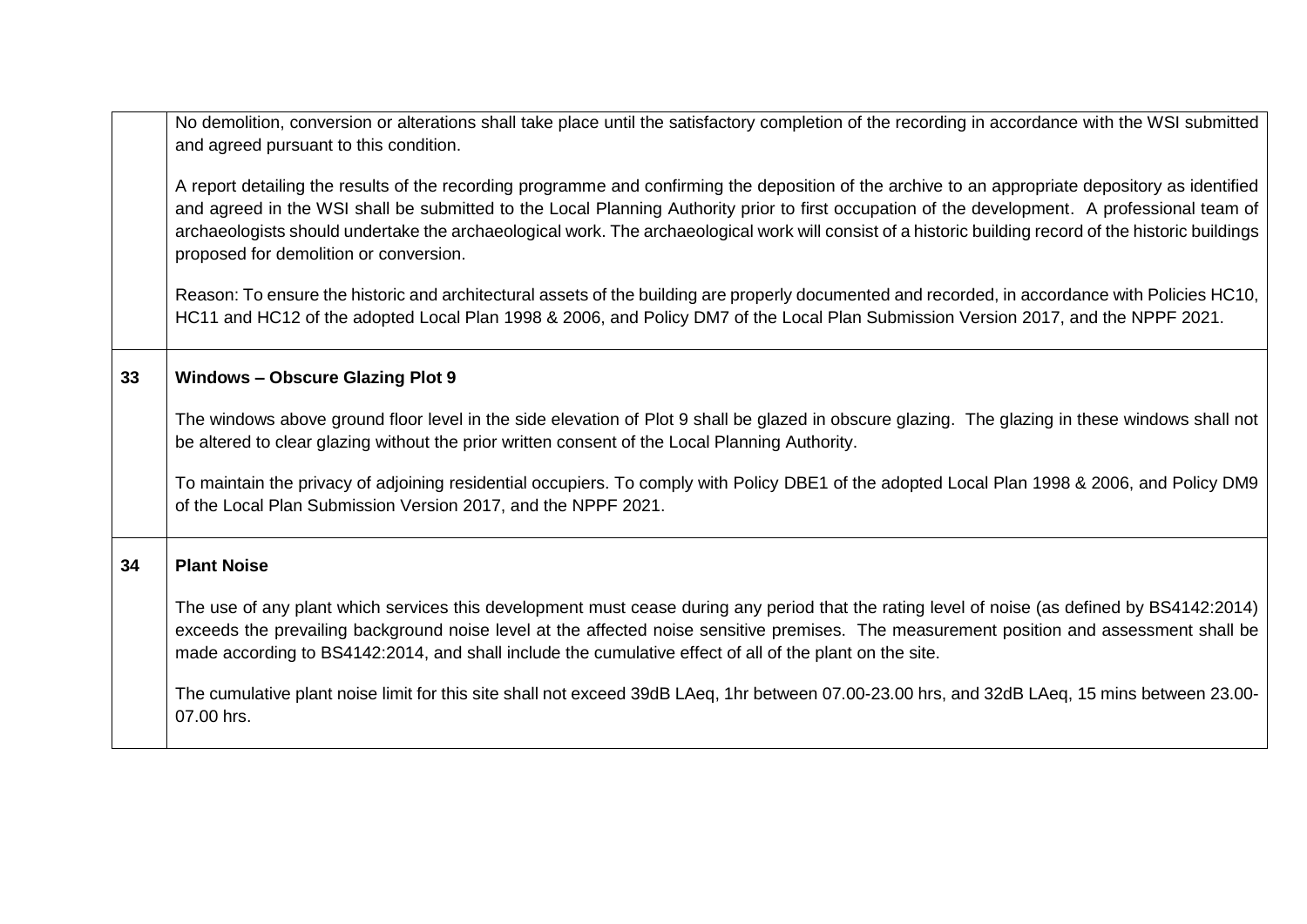|    | Reason: In order to minimise any noise which will affect the amenity of local residents, in accordance with policy DBE1 of the adopted Local<br>Plan 1998 & 2006, and Policy DM9 of the Local Plan Submission Version 2017, and the NPPF 2021.                                                                                                                                                                                                      |
|----|-----------------------------------------------------------------------------------------------------------------------------------------------------------------------------------------------------------------------------------------------------------------------------------------------------------------------------------------------------------------------------------------------------------------------------------------------------|
| 35 | <b>Low Frequency Noise</b>                                                                                                                                                                                                                                                                                                                                                                                                                          |
|    | Low frequency, unweighted noise levels should be controlled to a maximum of 50 dB Leq, 63Hz, 5 min and 40 dB Leq, 125Hz, 5 min at the<br>façades of nearby noise sensitive premises.                                                                                                                                                                                                                                                                |
|    | Reason: In order to minimise the impact of any low frequency noise from music which will affect the amenity of local residents, in accordance<br>with policy DBE1 of the adopted Local Plan 1998 & 2006, and Policy DM9 of the Local Plan Submission Version 2017, and the NPPF 2021.                                                                                                                                                               |
| 36 | <b>Cycle and Refuse Storage</b>                                                                                                                                                                                                                                                                                                                                                                                                                     |
|    | Prior to the commencement of any above ground work, detailed elevation and layout plans at a scale of 1:50 or 1:100 of the internal and external<br>refuse collection areas and cycle stores within the development, or relevant phase of the development, whichever is the sooner, shall be submitted<br>to and approved in writing by the Local Planning Authority. The development shall be carried out in accordance with the approved details. |
|    | Reason: For the avoidance of doubt and in the interests of proper planning. In the interest of the character and appearance of the public realm,<br>neighbouring amenity and the sustainability of the development. To comply with Policies T 1 and D9 of the Local Plan Submission Version 2017<br>and with Policies DBE1 and ST4 of the Adopted Local Plan and Alterations 2006.                                                                  |
| 37 | <b>Air Extraction/Ventilation</b>                                                                                                                                                                                                                                                                                                                                                                                                                   |
|    | Notwithstanding the development hereby approved, details of any extract/air conditioning/refrigeration and /or ventilation system proposed for<br>installation outside of the approved roof plant enclosures shall be submitted to and approved in writing by the Local Planning Authority prior to its<br>installation within or on any individual unit. The development shall be carried out in accordance with the approved details.             |
|    | Reason: To protect nearby noise sensitive residential and commercial premises from significant loss of amenity due to noise, in accordance with<br>policy DBE9 of the Adopted Local Plan and Alterations 2006, policy DM 9 of the Local Plan Submission Version 2017, and the NPPF 2021.                                                                                                                                                            |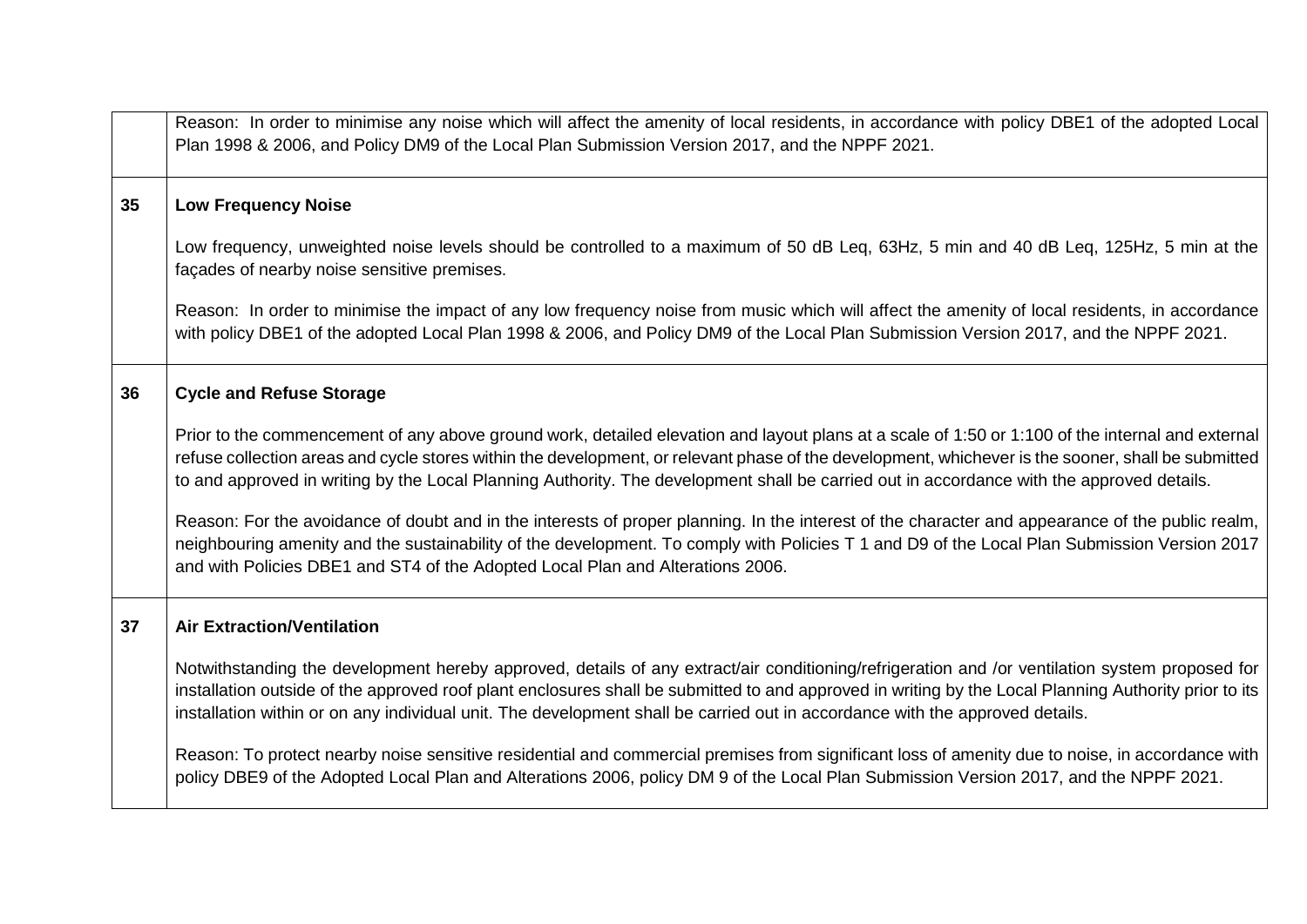|                  | <b>Informative</b>                                                                                                                                                                                                                                                                                                                                                                                     |
|------------------|--------------------------------------------------------------------------------------------------------------------------------------------------------------------------------------------------------------------------------------------------------------------------------------------------------------------------------------------------------------------------------------------------------|
| $\mathbf 1$      | The Local Planning Authority has been positive and proactive in its consideration of this planning application suggesting improvements to the<br>development during the course of the application. The applicant submitted amended plans and additional and revised information resulting in a<br>form of development that improves the economic, social and environmental conditions of the District. |
| $\boldsymbol{2}$ | All reasonable steps to minimise dust emissions from the site shall be employed throughout the demolition and construction phase of the<br>development.                                                                                                                                                                                                                                                |
| 3                | Meanwhile – Any meanwhile activities proposed on this site that fall outside of Permitted Development within the GPDO 2015 (as amended) are<br>subject to planning permission.                                                                                                                                                                                                                         |
| 4                | Any advertisements and / or signage shall be agreed separately under the Town and Country Planning (Control of Advertisements) Regulations<br>2007.                                                                                                                                                                                                                                                    |
| 5                | The applicant is advised that no waste materials generated as a result of the proposed demolition and/or construction operations shall be burnt<br>on the site. All such refuse shall be disposed of by suitable alternative methods.                                                                                                                                                                  |
| 6                | The attention of the applicant is drawn to the Control of Pollution Act 1974 relating to the control of noise on construction and demolition sites.                                                                                                                                                                                                                                                    |
| $\overline{7}$   | Environmental Protection and Drainage Advisory: The applicant has provided a surface water drainage strategy and the general principles of the<br>design are acceptable. The Environmental Protection and Drainage Team will require further information/clarification at the discharge of<br>conditions stage on the following:                                                                       |
|                  | Evidence of the required water quality treatment for the southern part of the access road in line with Chapter 26 of the SuDS Manual.                                                                                                                                                                                                                                                                  |